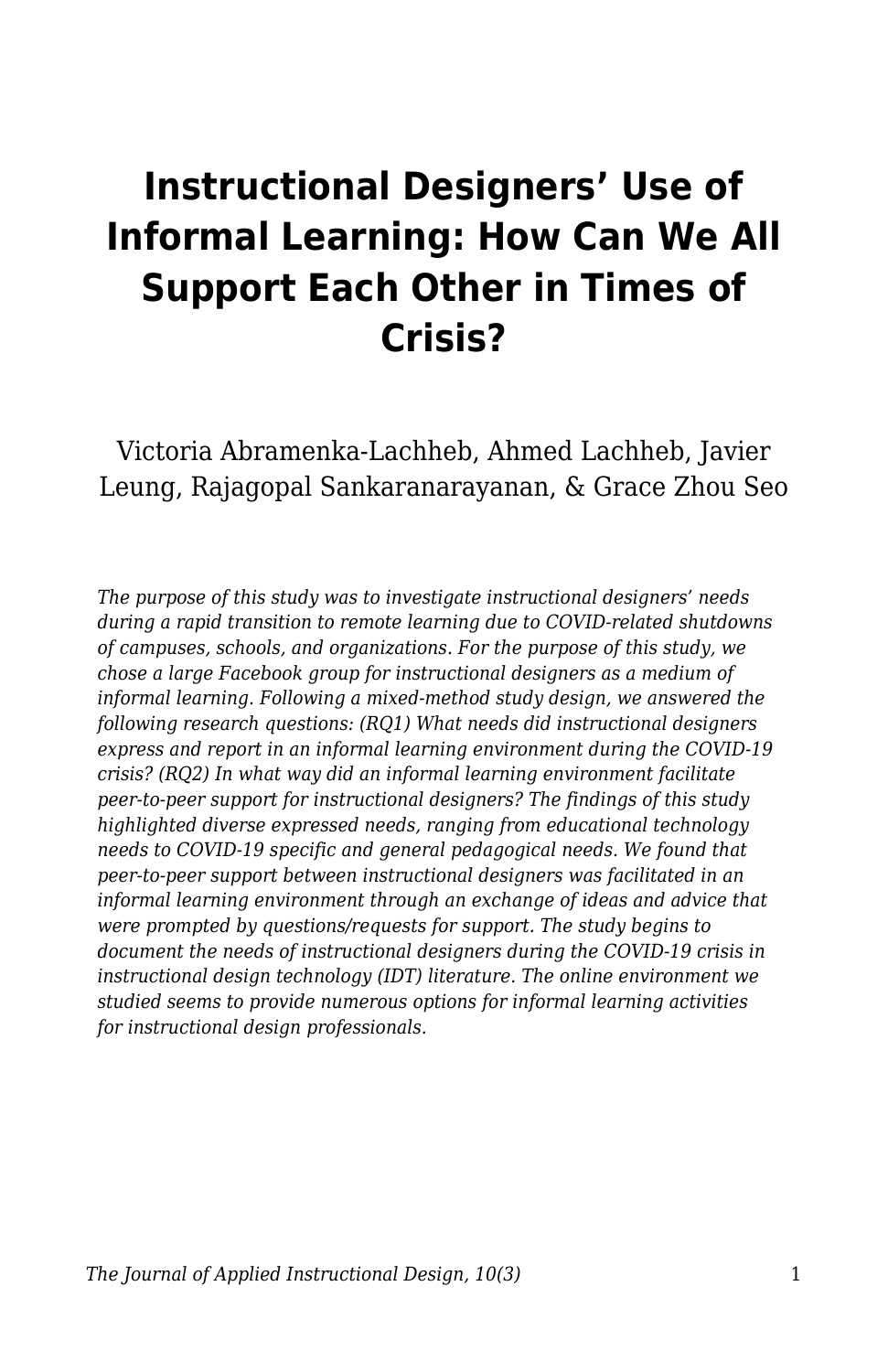## **Introduction**

The COVID-19 pandemic has brought unprecedented hardships and challenges across different professional fields around the world. Due to the threat of the fast spread of COVID-19 (World Health Organization, 2020), businesses and organizations had to shut down their physical facilities. Such quick and drastic changes to everyone's daily professional and personal lives did not go unnoticed in the field of education, including K-12, higher education, and corporate training. In fact, schools, institutions of higher education, and business organizations had to quickly pivot to Emergency Remote Instruction (ERT) (Hodges et al., 2020) in order to continue offering learning and training experiences, to their students and employees.

Transitioning from face-to-face learning to ERT while leveraging multiple instructional technologies appeared to be a daunting task (Bonk, 2020). The main challenge boiled down to how to ensure quality learning without lowering teaching standards in an online environment in such a short period of time (Abramenka-Lachheb et al., 2021a). In addition, due to the lack of real-live synchronous interactions, ensuring interactivity using a variety of tools in an online environment was not an easy task (Bonk, 2020).

While instructional designers (IDers)—who are professionally, rigorously, and ethically trained to become designers for learning (Kim, 2018)—are equipped with knowledge and skills to facilitate meaningful and engaging learning experiences in a variety of settings and contexts, this emergency pivot to ERT was uncharted territory. In such emergent situations, the need for support and guidance was more crucial than ever before. During these uncertain times when IDers in a variety of settings needed to act fast and provide effective design and instructional decisions, IDers were likely needing professional support.

The needs of IDers during the COVID-19 crisis are largely unknown in Instructional Design Technology (IDT) literature. Some needs are best known through anecdotes, such as personal stories that IDers shared with each other, either at their workplace or professional social media groups. Thus, such needs have not yet been documented and investigated through rigorous research—the focus of this study. Therefore, such an unprecedented situation resulted in ample opportunities for learning, including workplace learning in online environments. Online environments provide numerous options for informal learning activities. Social media, such as Facebook, provides a suitable platform for informal learning in which IDers coming from a variety of professional contexts and settings can exchange their knowledge with each other. In this context, it is crucial to know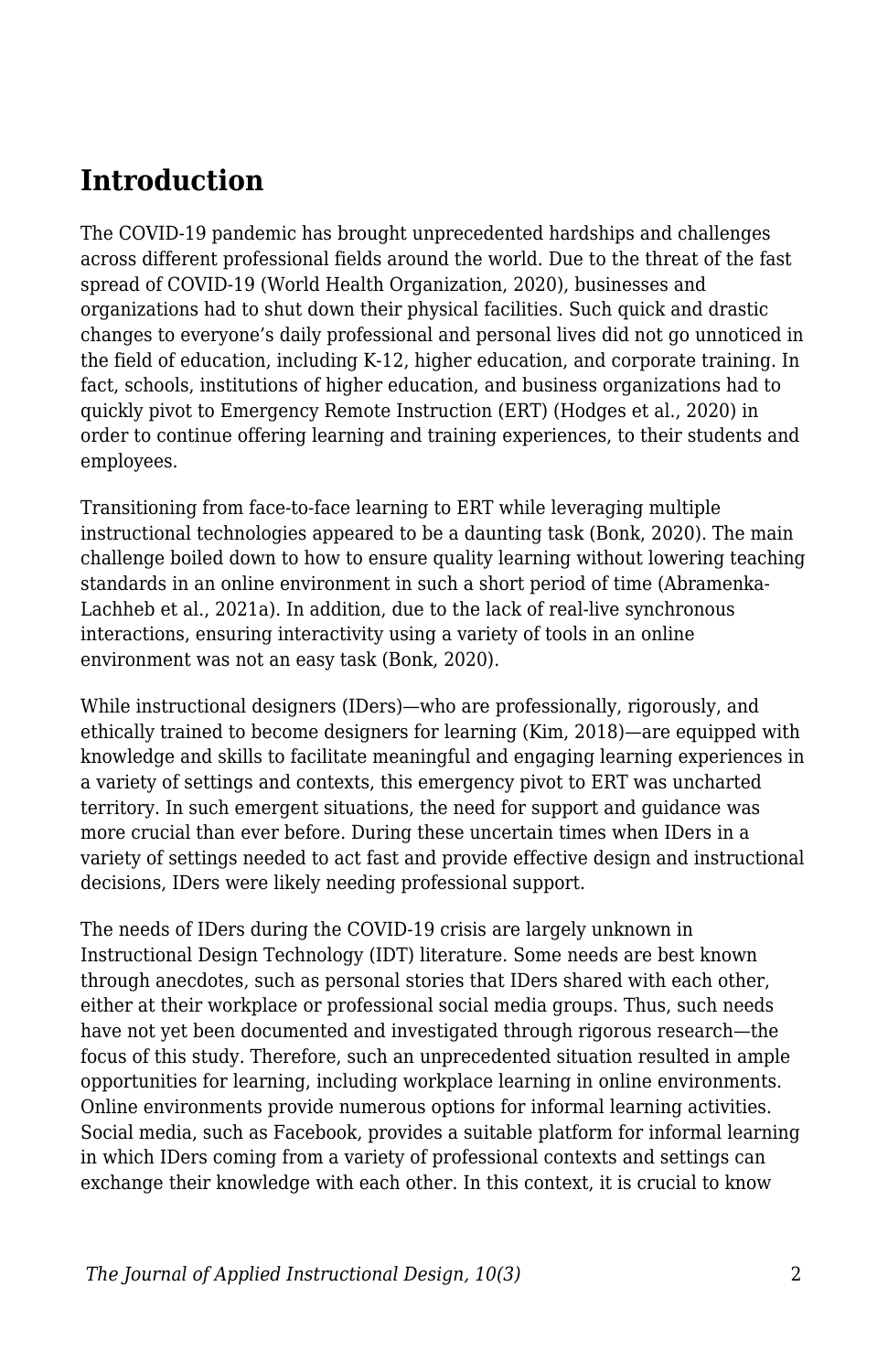what kind of expressed needs the COVID-19 crisis revealed for IDers. In other words, what type of knowledge and guidance did IDers need during these unsettling times to facilitate quality and meaningful learning and training experiences? Therefore, the purpose of this study is to investigate IDers' expressed needs with the rapid transition to online learning and ERT during the COVID-19 crisis in an informal learning environment—a large Facebook group for IDers. In addition, this study investigates how online environments facilitate peerto-peer support among IDers.

## **Literature Review**

Several major constructs are important to consider in the context of this study. These constructs are: community of practice and how it supports skill development for IDers, and informal learning for IDers. Additionally, we focus in this literature review on IDers' work with Emergency Remote Instruction (ERT). With this literature review, our goal is to connect these constructs, present the ERT argument, and consider prior work that presents an opportunity for this study.

### **Community of Practice**

In their foundational work, Lave and Wenger (1991) coined the term *Communities of Practice* while researching situated learning through apprenticeships as a learning model (Aljuwaiber, 2016; Wenger, 2011). They argue that, in a situated context, group participation and activities help facilitate the learning process among the group members (Aljuwaiber, 2016). Wenger (2011) defines communities of practice as the "groups of people who share a concern or a passion for something they do and learn how to do it better as they interact regularly" (p. 1). This definition has three main elements: (1) The domain - which refers to the group's shared area of interest; (2) the community - which refers to the place where group members engage in joint activities and discussions; and (3) the practice - the shared repertoire of resources, such as answering questions, helping each other by sharing knowledge, sharing tools, stories, experiences, and so on (Wenger, 2011).

In order to successfully navigate the complexities of each professional context, IDers working in diverse settings need to stay abreast of the recent trends in their professions as well as advance their knowledge and skills (Ertmer & Newby, 1993; Ritzhaupt & Kumar, 2015). This provides an opportunity for IDers to become part of a community of practice where there are shared interests, practices, and resources for help (Schwier et al., 2004). Further, such opportunity becomes crucial when considering the diversity of instructional design settings and the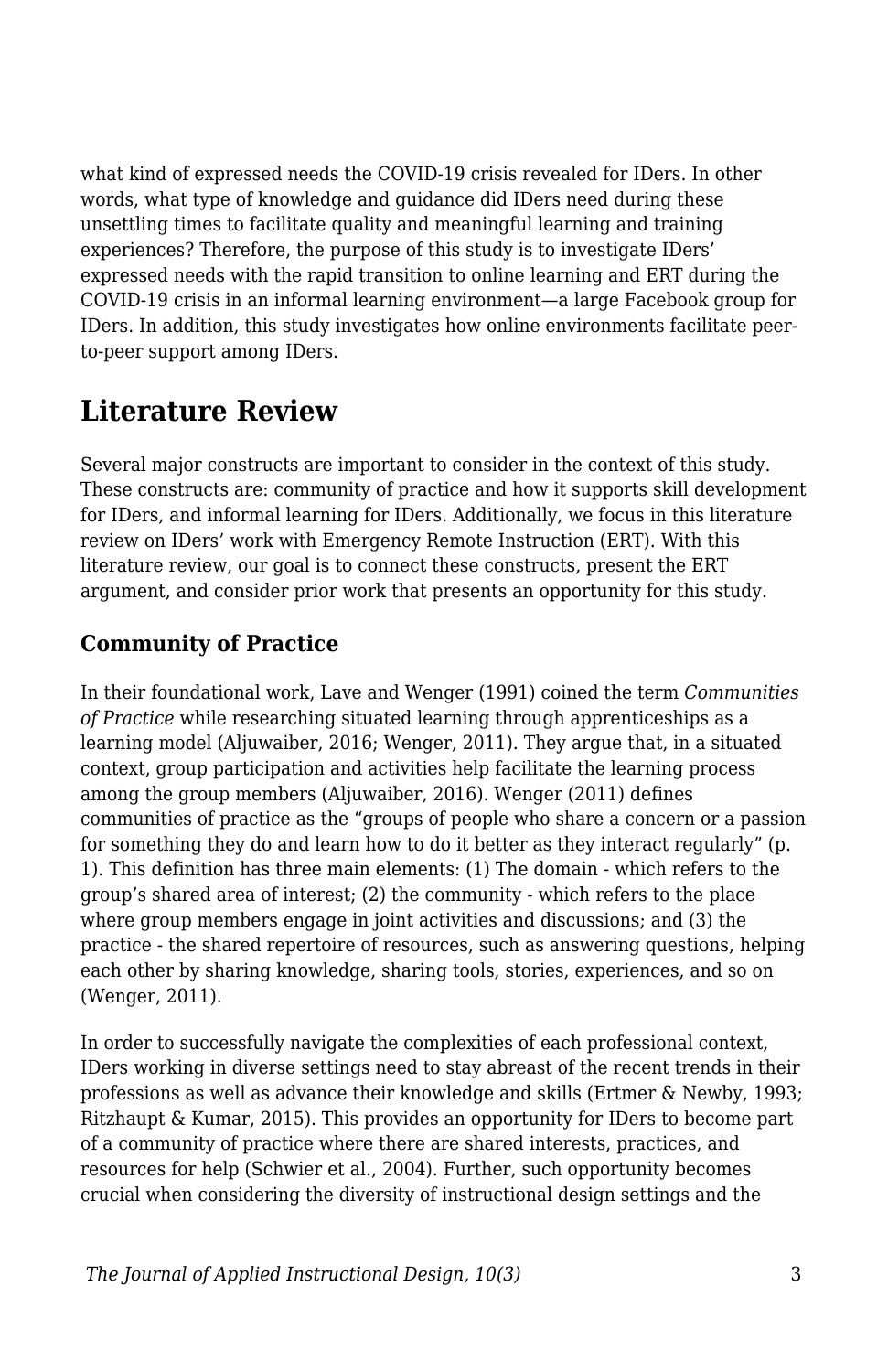variety of IDers' roles (Schwier & Wilson, 2010; Sugar & Luterbach, 2016).

The discipline of instructional design technology (IDT) provides a variety of career paths that IDers can follow. That is, IDers work in a variety of professional contexts, including corporate, higher education institutions, and non-profit organizations (Stefaniak et al., 2020). At their specific professional setting, IDers are involved in a variety of activities, including design (e.g., online learning design, webinar design), media production (e.g., audio, video, and image production), and support (e.g., just-in-time support, consultations) (Sugar & Moore, 2015). Further, Sugar and Moore (2015) reported that IDers assume different roles, such as the role of an architect, engineer, craftsperson, artist, counselor, manufacturer, and trainer. It is possible to conclude that each professional setting presents a plethora of contextual peculiarities that IDers should factor in during their design process.

### **Community of Practice to Support Skill Development for Instructional Designers**

While formal education and training in the IDT discipline equip IDers with necessary theoretical knowledge and skills, work situations post-graduation are more complex and nuanced (Tracey & Boling, 2014). Professional reality is more complex in its variety of design problems and situations (Nelson & Stolterman, 2014). This partially explains why it is reasonably expected that employers of IDers expand the training for the designers in one way or another (Tracey & Boling, 2014). Similarly, solutions to such problems require an extensive skill set, including tacit knowledge, the ability to communicate and collaborate effectively, and the ability to make good design judgments (Lachheb & Boing, 2018; Lachheb & Boling, 2021). Research has shown that, in preparing of future IDers, formal education and training should place a greater emphasis on realities that IDers tackle *in situ* (Abramenka-Lachheb et al., 2021b; Lachheb & Boling, 2018; Stefaniak et al., 2020; Tracey & Boling, 2014; Yanchar et al., 2010). Foundational research on the topic, such as Rowland (1992) and Rowland et al. (1992), suggested that adequate formal education should help future IDers gain skills that are aligned with what IDers do in real-life professional settings. Particularly, Rowland et al. (1992) recommended an apprentice model that includes three components: learning in context, access to expert knowledge, and modeling and reflection.

The Community of Practice (Lave & Wenger, 1991) is largely based on the idea of apprenticeship and situated cognition (Brown et al., 1989). That is, people learn in context and through interactions with experts in a specific professional domain and culture of practice. A community of practice encompasses interactions among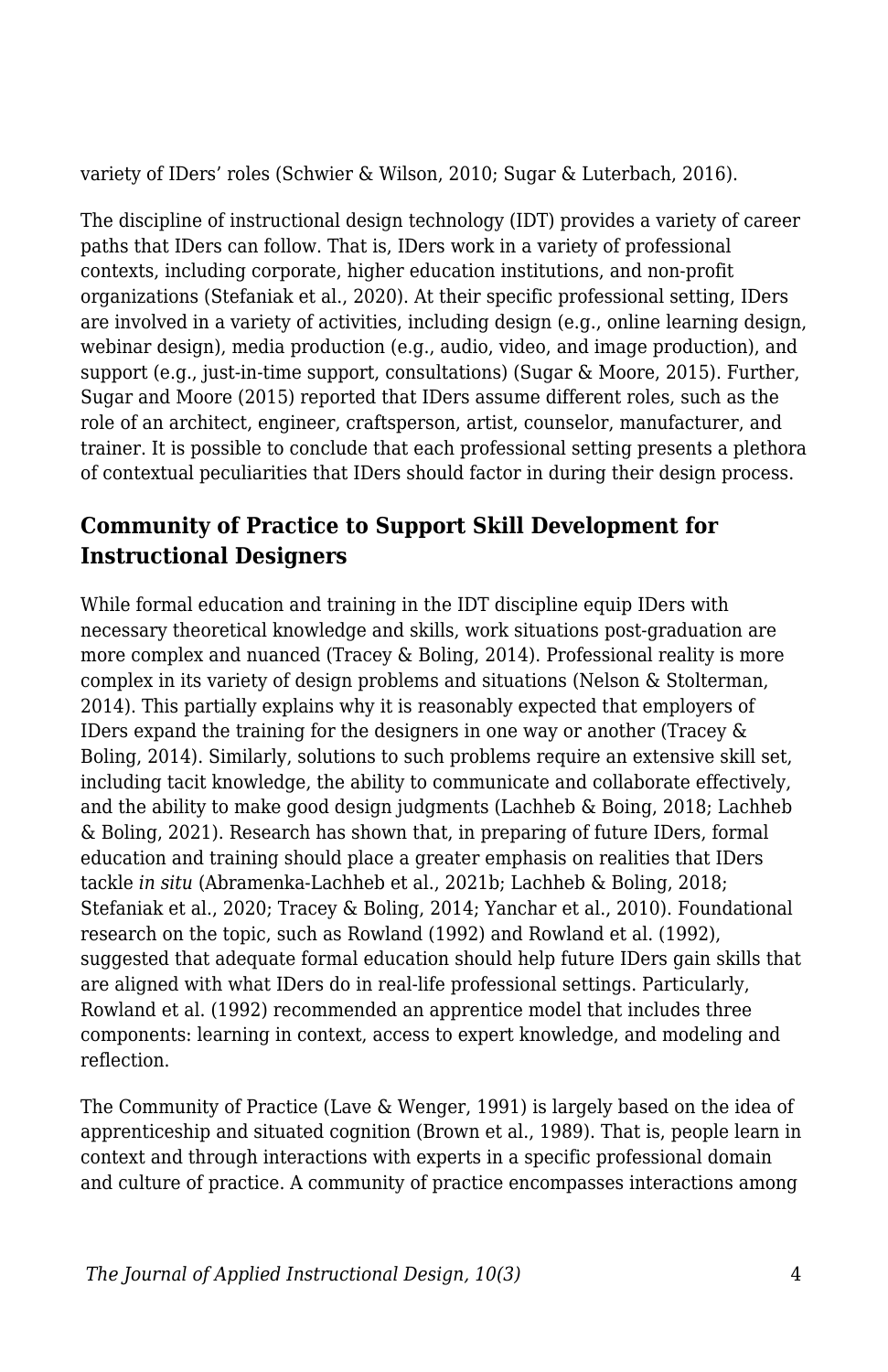persons over time and presents a mutual exchange of knowledge related to a specific domain of knowledge and culture of practice (Lave & Wenger, 1991). Being part of the community of practice does not imply mere replication of work approaches and practices of other skilled practitioners but rather enriches each other's own practices. That is, mutual exchange of professional knowledge allows practitioners to think creatively about their solutions in their respective professional contexts.

In recent years, Virtual or Online Communities of Practice (VCoP) have become increasingly prevalent in the workplace and educational settings, especially in light of the COVID-19 pandemic. Members of VCoP develop, learn, create, and share knowledge through online social mediums, such as Facebook, and build trusted communities (Ardichvili, 2008; Chiu et al. 2006). Chiu et al. (2006) defined virtual communities as "online social networks in which people with common interests, goals, or practices interact to share information and knowledge, and engage in social interactions." (p. 1880).

### **Informal Learning for Instructional Designers**

In response to emerging and complex instructional problems, IDers are engaged in workplace learning (Yanchar & Hawkley, 2015). Workplace learning is driven by various factors, including the demands of new skills, the impact of emerging technologies, and the roles within various organizations and communities (Manuti et al., 2015). Workplace learning includes both formal and informal learning (Berg & Chyung, 2008; Choi & Jacobs, 2011; Marsick & Watkins, 2015; Yanchar & Hawkley, 2015). Informal learning is defined as unplanned, incidental learning that takes place beyond institutionally supported classroom activities and is not confined to a specific place and period of time (Choi & Jacobs, 2011; Marsick & Watkins, 2015). That is, informal learning happens on demand and is largely driven by learners' professional needs and interests.

While employees learn through formal means by training to improve job performance, most of the workplace learning occurs informally (Cerasoli et al., 2017; Choi & Jacobs, 2011). Participating in informal learning communities, such as Facebook groups, offers a variety of ways to engage in professional discussions with other IDers without time constraints imposed by traditional forms of formal learning (Bull et al., 2008).

Yanchar and Hawkley (2015) investigated how practicing IDers learn informally. The authors reported the significance of informal learning and IDers' willingness to engage in informal learning in an effective manner. The authors also stated that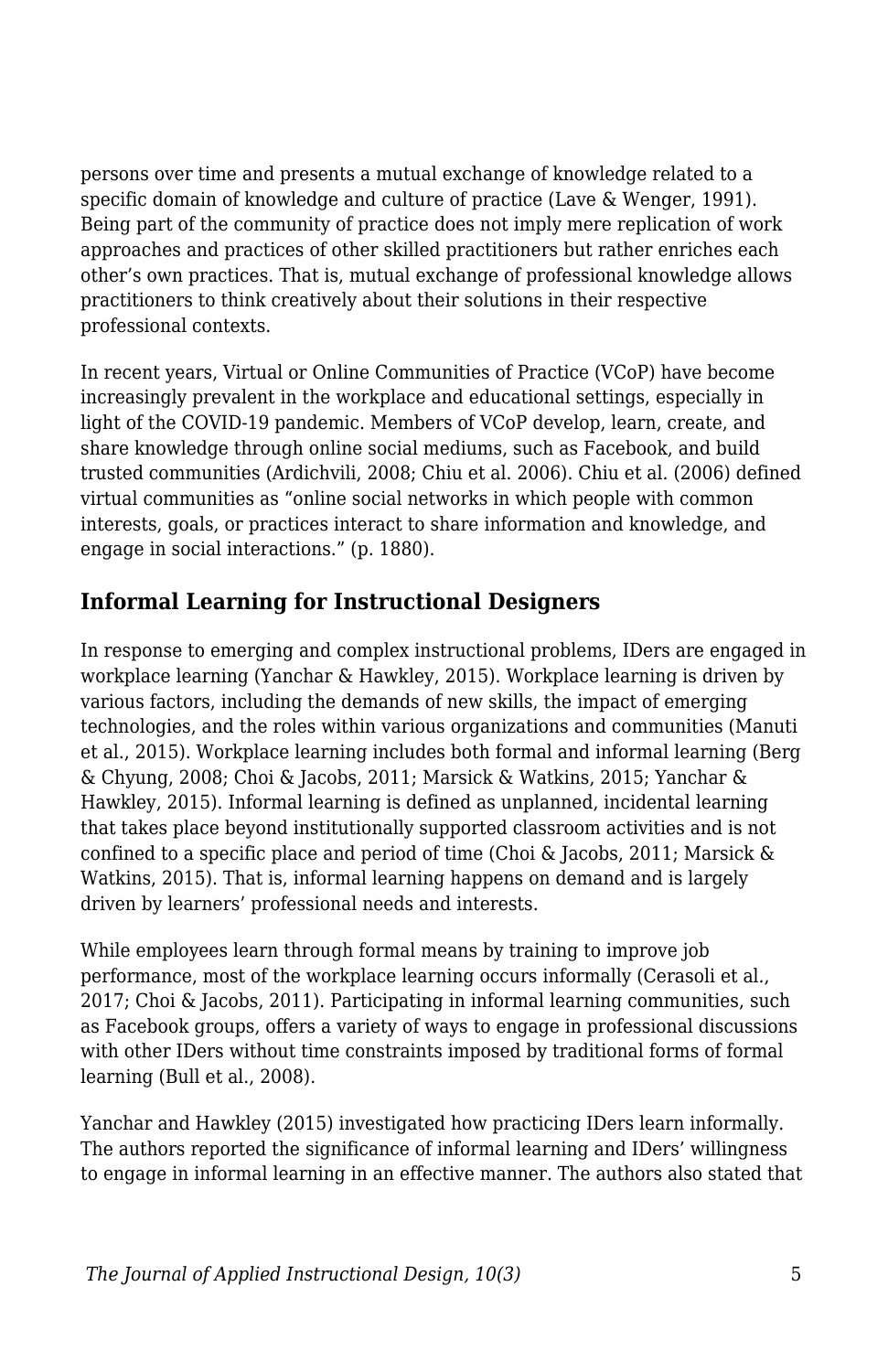many of the reported informal learning activities were tacit. Further attention to informal learning would lead to other forms of informal learning among IDers, such as self-reflections regarding their work. The study mentioned that participants used Google to look for examples and gain initial ideas or clarification. It did not specify whether social media communities, such as professional Facebook groups, were used as a platform for informal learning.

Facebook offers an informal learning environment for sharing contemporary knowledge (Cain & Policastri, 2011) on relevant instructional design issues experienced by practicing IDers. Researchers have argued that informal learning is an important aspect of instructional design practice and instructional design itself might be considered as an informal learning process (Yanchar & Hawkley, 2014). Moore and Klein (2015) noted that practitioners and graduate students often engaged in informal learning activities, such as consulting online resources, talking with others, sharing materials with colleagues, reflecting on the design process, scanning professional magazines and journals, and observing others (Moore & Klein, 2015). Even though most workplace learning happens informally, there has been limited empirical research on informal learning in the workplace due to its tacit nature (Berg & Chyung, 2008; Cross, 2007; Noe et al., 2013).

### **Instructional Designers' Work for Emergency Remote Instruction (ERT)**

Hodges et al. (2020) coined the term Emergency Remote Instruction (ERT) to denote the difference between "well-planned online learning experiences" (p. 1) (i.e., online courses that are designed and delivered intentionally to be online) and the variety of instructional forms that educators adopt in response to a crisis or disaster, such as the COVID-19 pandemic. This term was coined in a highly cited EDUCAUSE online publication, published on March 27, 2020, right after colleges and universities in the U.S. and around the world closed their campuses to face-toface forms of learning and pivoted to ERT. Such a distinction is important to keep in mind when educators and IDers are working to maintain instruction during the COVID-19 pandemic and plan to evaluate their work later. Additionally, this distinction serves us—design scholars and practitioners—better when we aim to understand how IDers' work was different during the ERT compared to 'normal times.'

Abramenka-Lachheb et al. (2021a) compared IDers to *first responders* during the COVID-19 pandemic in describing their work of supporting faculty in pivoting to ERT at a large research university/school in the U.S. The authors highlighted how their work process was not what they usually followed when designing online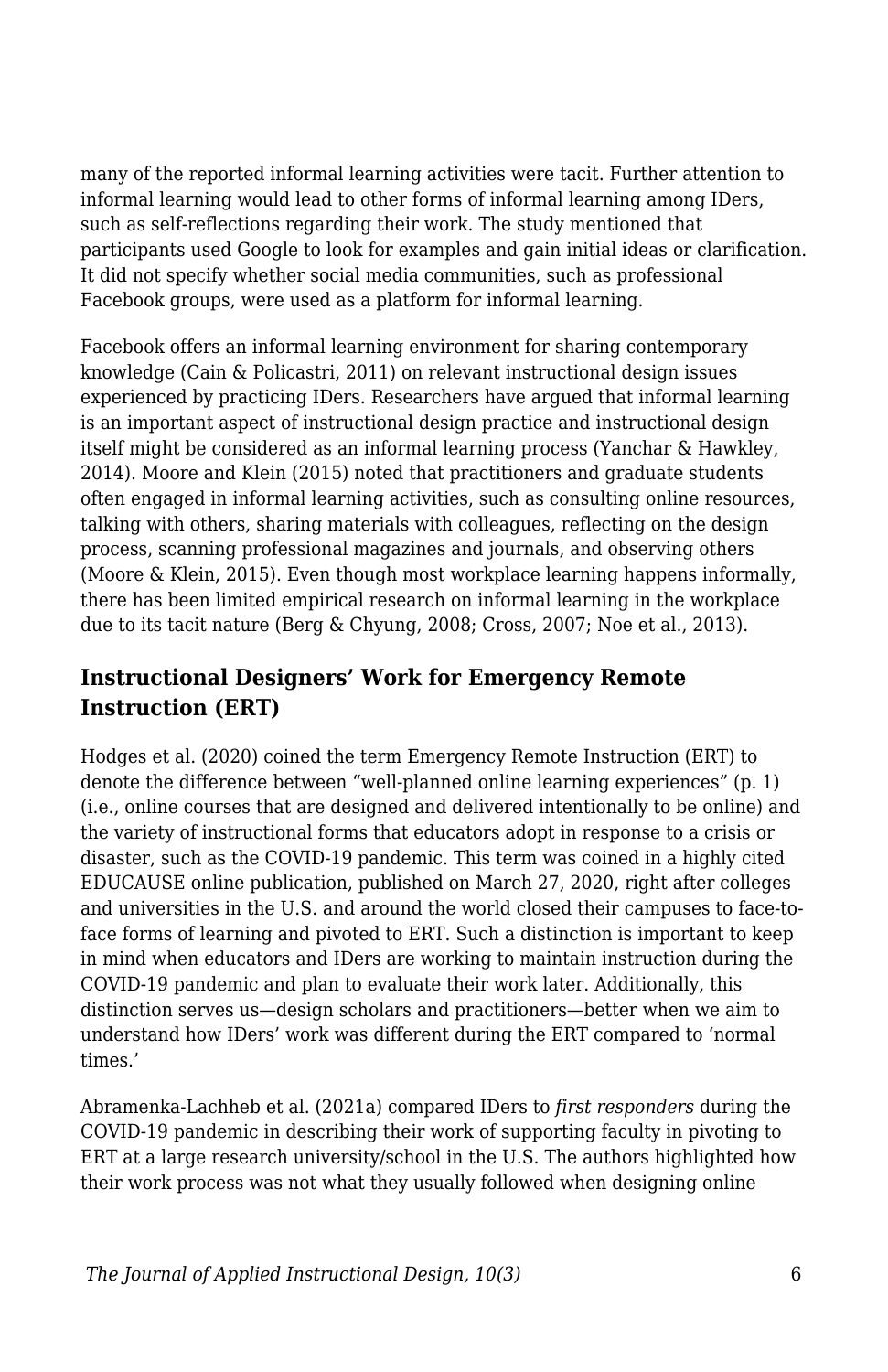courses. They aptly remarked that "rapid response to instructional design needs during a crisis event required an operational framework to inform the support response" (p. 304). The operational framework they described entailed a six-step process and a support toolkit outlined by Abramenka-Lachheb et al. (2021a), which helped them effectively support faculty to transition from face-to-face to ERT. Such process and support toolkits were invented on the spot and were not described in instructional technology and instructional design textbooks, which speaks to the ability of the authors to make solid design judgments and create internal design tools when needed to support their professional practice (Lachheb & Boling, 2018). In a recently published textbook chapter, Hodges et al. (2021) stated that the rapid pivot to ERT due to the COVID-19 pandemic is "likely to diminish faculty satisfaction with online teaching" (p. 48). This calls for IDers to adopt different mindsets and work processes during ERT, focusing on how to leverage institutionally supported instructional technologies that allow them to meet emergency needs and faculty support.

### **Problem Statement**

The needs of IDers during the COVID-19 crisis are largely unknown in IDT literature. Some needs are best known through anecdotes and are yet to be documented and investigated through rigorous research—the focus of this study. As known, the COVID-19 crisis brought unprecedented challenges to many professions, and the instructional design profession was not an exception. During this crisis, as universities, schools, and other organizations had to rapidly transition to an online and/or an ERT mode of delivery (Hodges et al., 2020), IDers were most likely faced with unprecedented challenges. These unprecedented circumstances opened an avenue for learning opportunities. It is well documented in the literature that most workplace learning happens informally (Berg & Chyung, 2008; Cross, 2007; Noe et al., 2013). Online environments provide numerous options for informal learning activities. Facebook, as one of the most popular online social networks, offers an informal learning environment for sharing contemporary knowledge (Cain & Policastri, 2011) on relevant ID issues experienced by IDers.

## **Purpose & Significance of the Study**

The purpose of this study is to investigate IDers' expressed needs with the rapid transition to ERT during the COVID-19 crisis in an informal learning environment—a large Facebook group for IDers. Understanding the needs of IDers for effectively and efficiently pivoting to ERT using an informal learning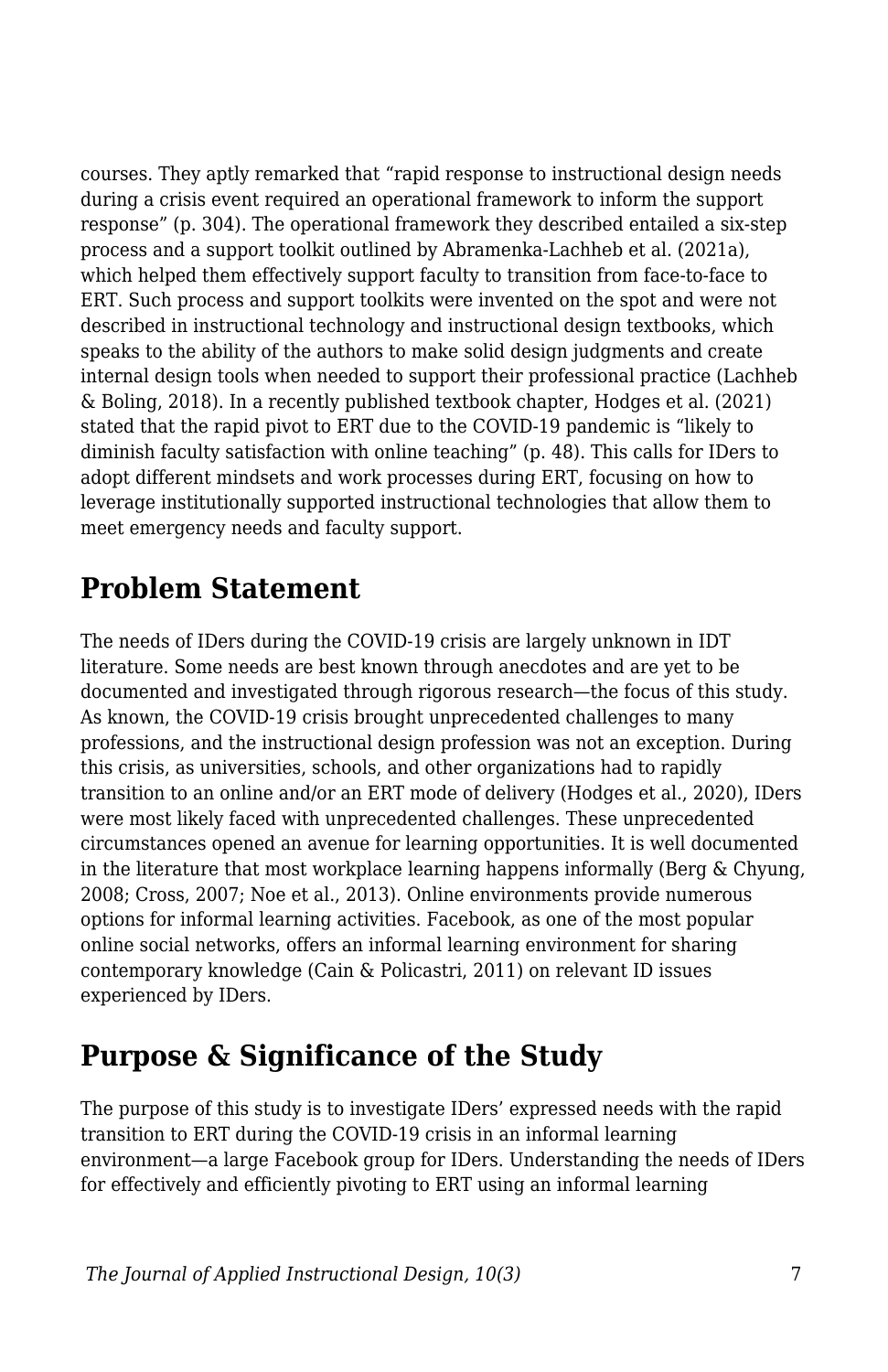environment presents an opportunity to learn important lessons. These lessons shed a light on how an informal learning environment was used to facilitate peerto-peer professional support among IDers. In addition, IDers' needs during the COVID-19 crisis provide insights for IDT education, research, and practice.

The below research questions guided our study:

- RQ1: What needs did instructional designers express and report in an informal learning environment during the COVID-19 crisis?
- RQ2: In what way did an informal learning environment facilitate peer-topeer support for instructional designers?

## **Methods**

### **Study Design**

We followed a mixed method design to conduct this study. The purpose of using a mixed methods study is to seek a broader and deeper understanding of the complex study phenomenon. That is, it allows the use of an arsenal of methods that enable researchers to take advantage of either approach and compensate for their limitations. In other words, leveraging advantages of both methods allows researchers to seek *complementarity* (Greene, 2007). As Greene (2007) mentions, "In a complementarity mixed-methods study, the results from the different methods serve to elaborate, enhance, deepen, and broaden the overall interpretations and inferences from the study" (p. 101).

To answer the research questions, we specifically followed a nested mixed-method design (Eickhoff & Wieneke, 2018; Hesse-Biber, 2010). The key characteristic of this type of mixed-method research is to employ at least one additional method within another primary method (Eickhoff & Wieneke, 2018). That is, first, we used a quantitative approach to collect a large textual data set—995 posts published in the Instructional Designer Facebook group. We used the topic model quantitative approach to analyze the retrieved posts to identify the dominant topics or categories from the posts. Second, we used a qualitative approach to analyze the posts and assign them to categories we identified. We discarded the posts that were irrelevant to the categories. That is, subsequent qualitative analysis of posts allowed us to make our analysis more granular and detailed to draw more meaningful conclusions. The study design is shown in Figure 1.

Figure 1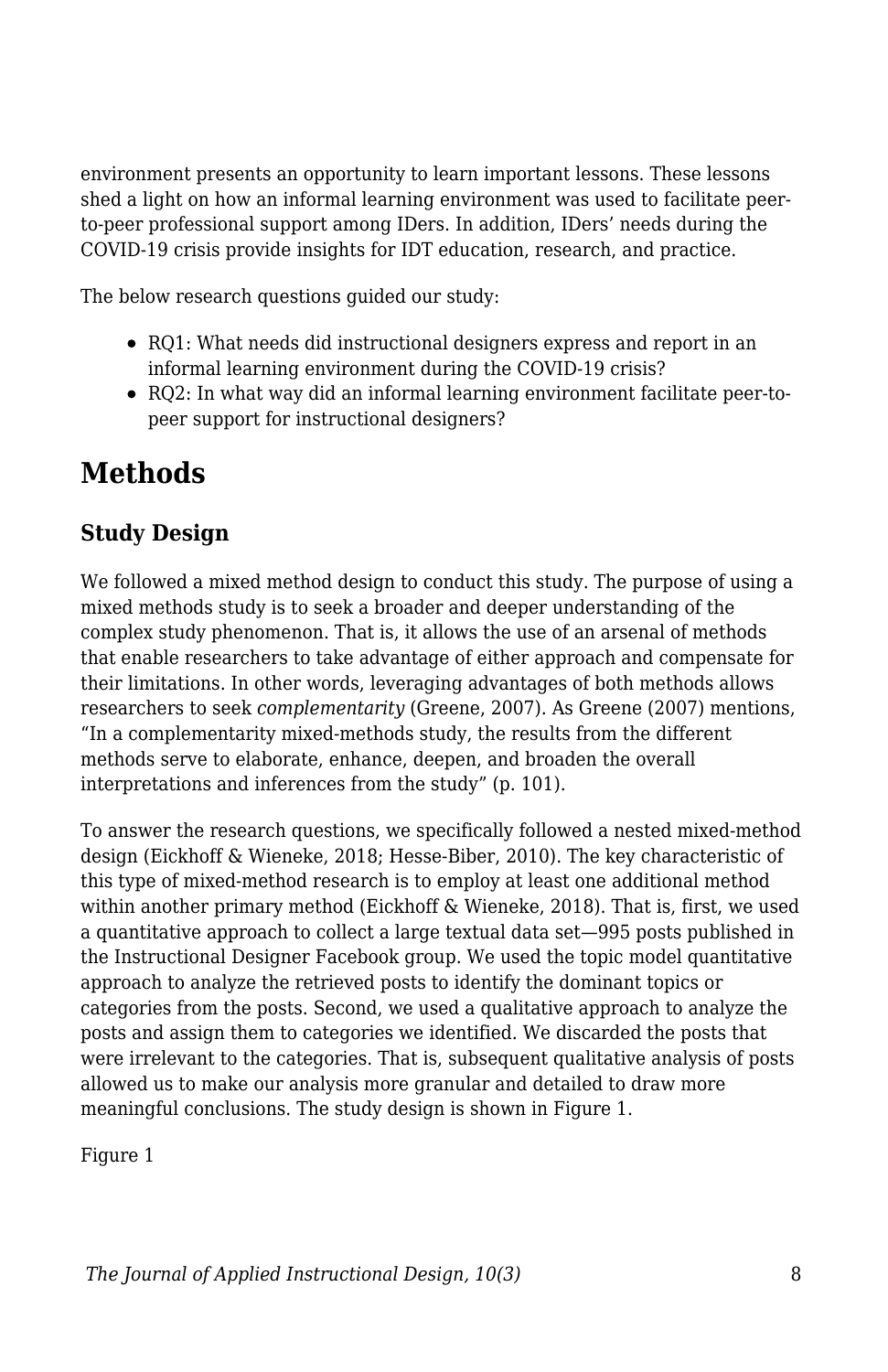Nested Mixed Methods Design



Picture depicting the nested methods design for study

### **Data Source**

We chose posts published in the Instructional Designer Facebook group as a data source for this study. We chose this specific group because it is a public group founded in 2011 by the E-learning Industry website (Instructional Designer, n.d.). Any Facebook user can request access to this group by answering one question related to the reason for joining the group. According to CrowdTangle Intelligence, a public insights tool from Facebook, the Instructional Designer group is the largest public group on Facebook with 15,870 members as of May 29th, 2021 (About Us CrowdTangle, n.d.).

### **Data Collection**

We retrieved data from the Instructional Designer Facebook Group users' posts using an open-source Python code and web scraping extension available in the Google Chrome browser to parse the HTML code. To ensure that all users' posts were scraped completely, we relied on the mobile version of the Facebook group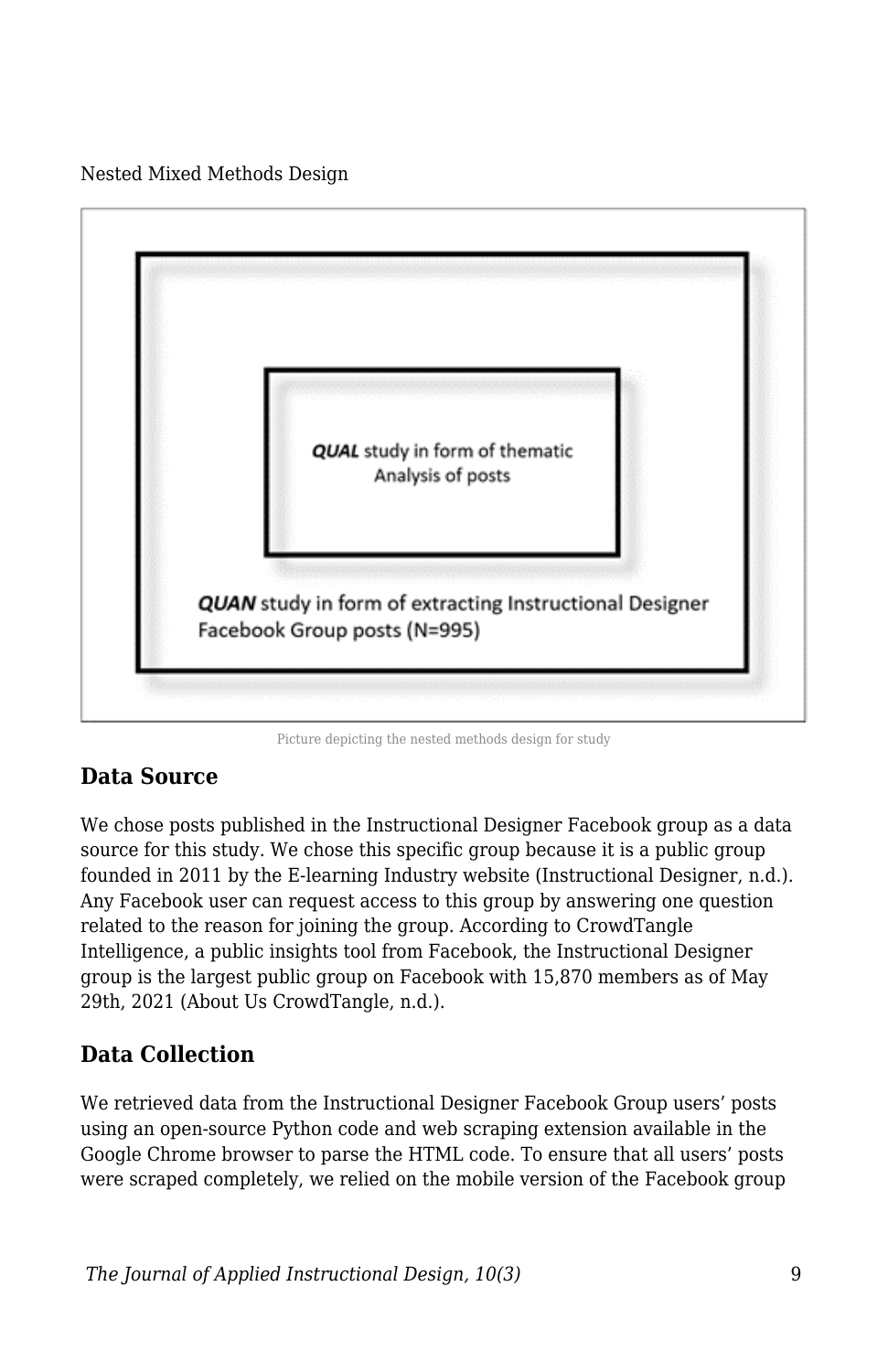to display all users' posts from July 8th, 2019 to January 12th, 2021—a feature not available in the desktop version of the website. In light of the COVID-19 pandemic, we focused our analysis—and purpose of this study—on de-anonymizing users' posts from March 10th, 2020 to June 10th, 2020. We extracted a total of 1,074 posts that we further reduced to 995 posts by eliminating posts that had no context (e.g., "hi, hi there; "hello all"; "good morning professionals"). These posts were tabulated in an Excel spreadsheet for data analysis work. The spreadsheet contained two columns: (1) date posted and (2) the actual post.

### **Data Analysis & Trustworthiness**

To aid with the content analysis and qualitative analysis approach, we relied on the Term Frequency Inverse Document Frequency (TfidfVectorizer) algorithm in scikit-learn (*Sklearn.Feature\_extraction.Text.TfidfVectorizer*, n.d.) to understand the frequency weights of words against a single user's post and all users' posts. Once we calculated the numerical representation of the posts using the bag of words model, we ran the Latent Dirichlet Allocation (LDA) algorithm to discover emerging topics using the default 'batch' setting, which processed the entire text of posts all at once for training and testing. The LDA algorithm required a specific parameter for determining the exact number of topics that the algorithm would use to achieve distinct and coherent topics. This is crucial because topic coherence measures the degree of semantic similarity between scoring words in the topic.

For this particular corpus of data that contained 995 posts, we achieved the ideal number of topic parameters by running the LDA several times with multiple numbers of topic parameters from two (2) to 11 until we achieved the highest coherence or *C\_v* value. As shown in Figure 2, the number of topic parameters of six topics achieved the highest coherence value of 0.46. Any number of topic parameters above six would have resulted in lower *C\_v* values with less semantically distinct topics. While *C\_v* is the most common coherence measure in topic modeling, LDA also required parameters for the Dirichlet hyperparameter *alpha* for document-topic density and Dirichlet hyperparameter *beta* for word-topic density. We set the *alph*a and *beta* parameters to 'auto' in which the LDA algorithm estimated the document-topic and word-topic densities, respectively.

Figure 2

Coherence Score of Six Topics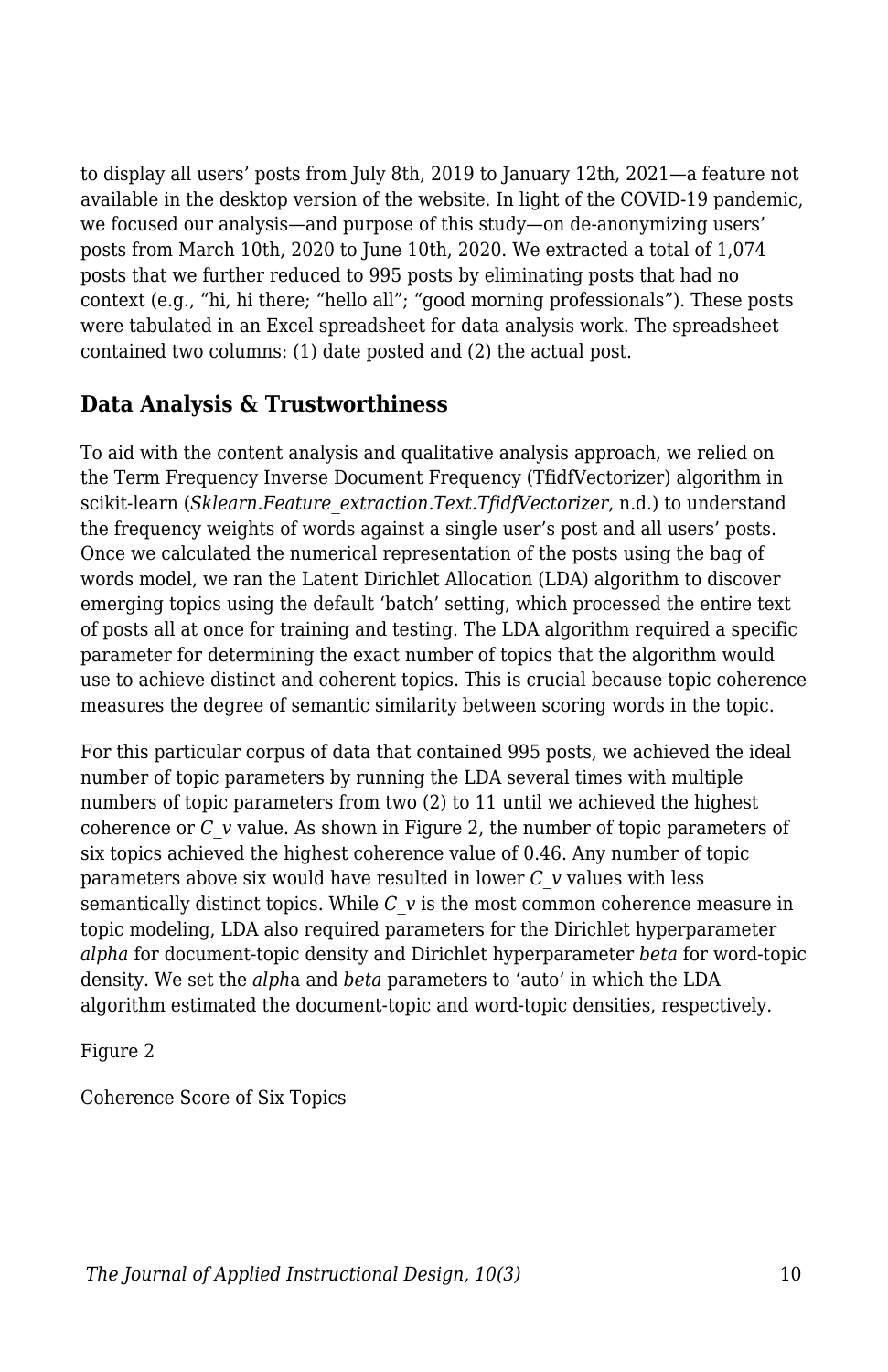

Graph showing the coherence scores of six topics

After inspecting the word probability distribution of the six topics in the data, we identified the first five emerging topics: (1) general pedagogical advice; (2) pedagogical advice in light of COVID-19; (3) effective use of educational technology; (4) announcement of e-learning events and webinars; and (5) job transition to the instructional designer role. In the first five categories, community members were seeking advice from others. However, we identified a sixth topic related to sharing resources: (6) links in which posts did not solicit any input from other members of the Facebook group.

Based on the six emerging topics, we generated a list of codes that aligned with each topic. We viewed these six (6) topics as general categories that needed to be distilled into specific codes. We conducted multiple cycles of coding in which we met regularly to discuss our interpretation of the posts and to what extent the LDA algorithm was accurate in proposing six emerging topics. We used these codes to code posts and ensure consistent coding practice among us (see Table 1). Each code was accompanied by another sub-code to capture whether the post was related to COVID-19 or not: "covid? (yes/no/maybe)".

In the first cycle, each one of us took a part of the data and applied codes to each post they were assigned to. In the second cycle, we reviewed each other's coding work, asked questions, and refined our coding work further by consensus. We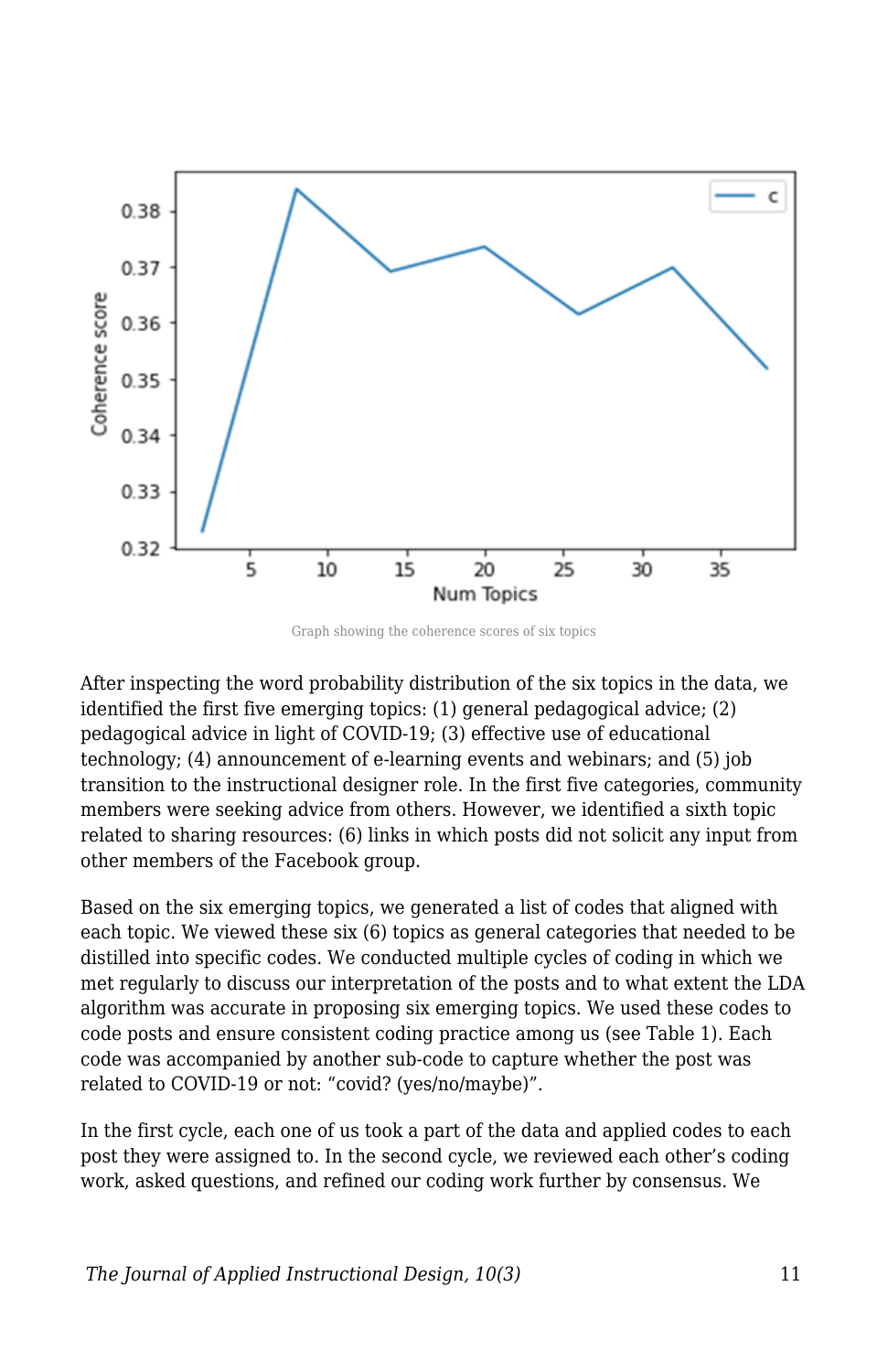ensured that we all had a collective understanding of the posts, the codes, and the six emerging topics that served as categories/themes. Through multiple meetings, discussing our coding work, and refining our coding in the second cycle, we ensured intercoder reliability, improved our trustworthiness, and reduced our bias/subjectivity.

Table 1

Emerging Topics from the Topic Modeling and Assigned Qualitative Codes

| <b>Emerging Topic</b>                                                                                              | <b>Oualitative Codes</b>               |
|--------------------------------------------------------------------------------------------------------------------|----------------------------------------|
| 1 Seeking general pedagogical advice (e.g.,<br>techniques on-boarding new employees online)                        | <b>Pedagogical Advice -</b><br>General |
| 2 Seeking COVID-related pedagogical advice (e.g.,<br>asking for help related to remote work and COVID-19)          | Pedagogical Advice -<br>COVID          |
| 3 Seeking educational technology advice (e.g., asking<br>for recommendations for a learning management<br>systems) | EdTech Advice                          |
| 4 Announcing e-learning events and webinars                                                                        | Announcement                           |
| 5 Seeking input related to Instructional Designer role<br>(e.g., transition from K-12 teaching to corporate ID)    | Job-Related                            |
| 6 Not applicable (e.g., links to resources and articles)                                                           | N/A                                    |

## **Findings**

Below we share the findings of the study with respect to the two research questions:

(1) What needs did instructional designers express and report in an informal learning environment during the COVID-19 crisis? and (2) In what ways did an informal learning environment facilitate peer-to-peer support for instructional designers?

### **Expressed Needs of Instructional Designers During the COVID-19 Crisis**

We identified multiple expressed needs of IDers during COVID-19 based on their posts. As shown in Figure 3 and Table 2, the most expressed needs, revealed from 272 out of 995 posts (27.3%), had to do with educational technology advice. Through expressing this need, IDers were asking for recommendations for learning management systems, authoring tools, and other educational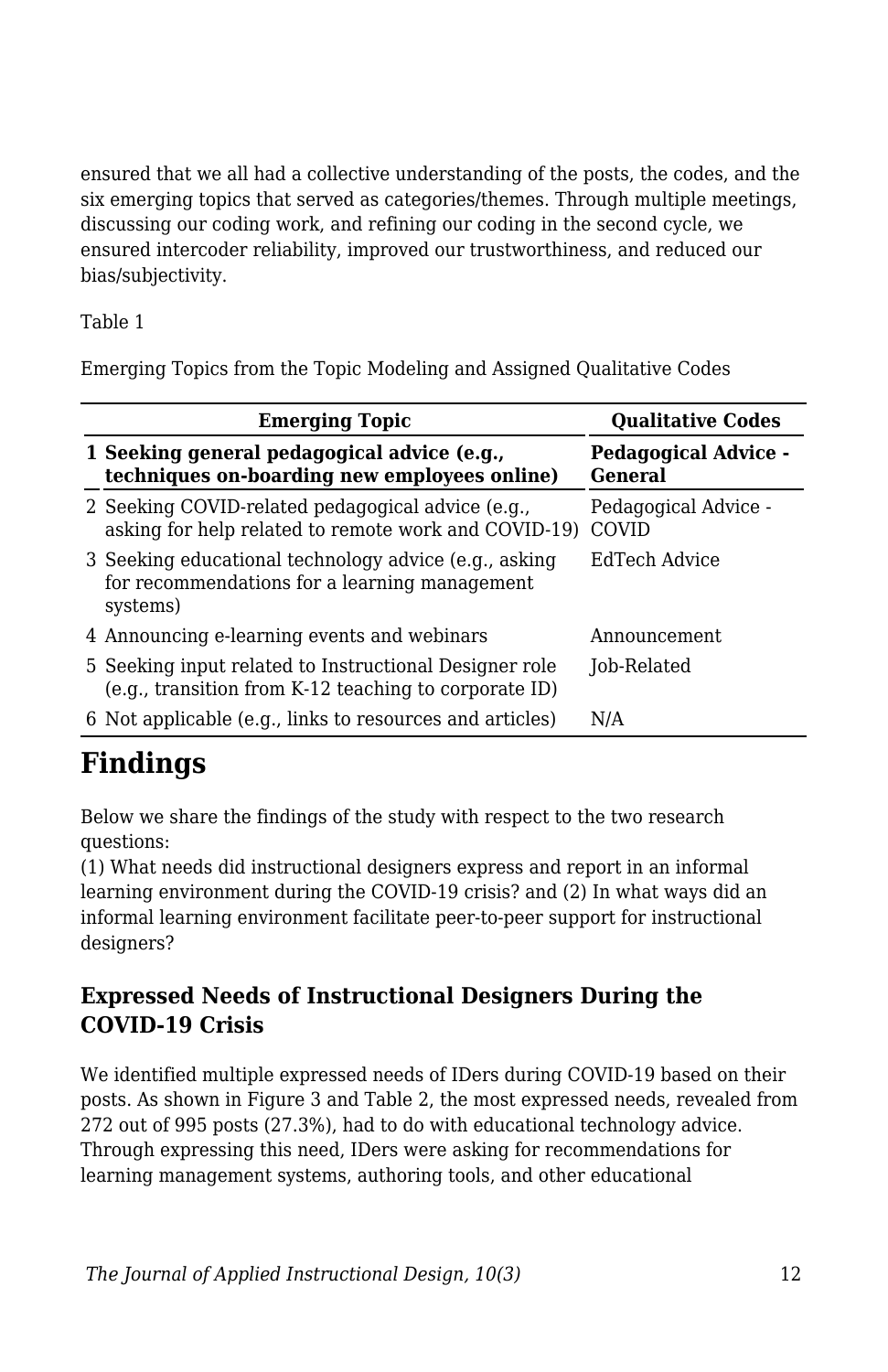technologies that support media production and instructional delivery.

The second most expressed need of IDers, revealed from 246 out of 995 posts (24.7%), had to do with their jobs and roles. Through expressing this need, IDers were asking/seeking advice about transitioning from one educational setting to another (e.g., K-12 to higher education, and/or higher education to corporate, and vice versa), job responsibilities, relationships with subject matter experts, how to freelance design work, etc. (See Figure 3 and Table 2 for numbers and quotes). We speculate that multiple posts that belong to this category were from different educators/corporate trainers who did not necessarily hold an IDer job title, yet their posts were about seeking advice on how to switch to an IDer role—the reason behind joining and posting in this group.

The third most expressed need of IDers, revealed from 174 out of 995 posts (17.5%), had to do with announcing e-learning events and webinars. Through expressing this need, IDers were promoting professional online events, such as webinars, job posts, and the release of new books/resources and reports (See Figure 3 and Table 2 for numbers and quotes). While posts of this category do not communicate 'needs' like the first two most expressed needs, announcements of webinars and professional events speak to the need for staying connected with other professionals.

The fourth most expressed need of IDers, revealed from 124 out of 995 posts (12.5%), had to do with general pedagogical advice. Through expressing this need, IDers were asking about/seeking help with general instructional design strategies and tactics, accessibility standards/questions, assessment design, etc. (See Figure 3 and Table 2 for numbers and quotes). We interpreted posts in this category as general pedagogical advice because we considered these posts to be equally relevant for COVID-19 and 'normal' times. Yet, the fact that these posts appeared during our study time frame allowed us to speculate that COVID-19 made this expressed need obvious. Additionally, although the 'not applicable' category holds the fourth highest frequency (131 out of 995 posts—13.2%), it cannot be considered as the fourth most expressed need by IDers. As we explained earlier, posts for this category were random links and texts, without a clear context and meaning for us to interpret.

The fifth most expressed need of IDers, revealed from 48 out of 995 posts (4.8%), had to do with COVID-related pedagogical advice. Through expressing this need, IDers were asking about/seeking help with designing online and/or transitioning from face-to-face to ERT learning/training experience, planning learning/training experiences in the near future, discussing paradigm shifts of learning/training delivery, etc. (See Figure 3 and Table 2 for numbers and quotes). We interpreted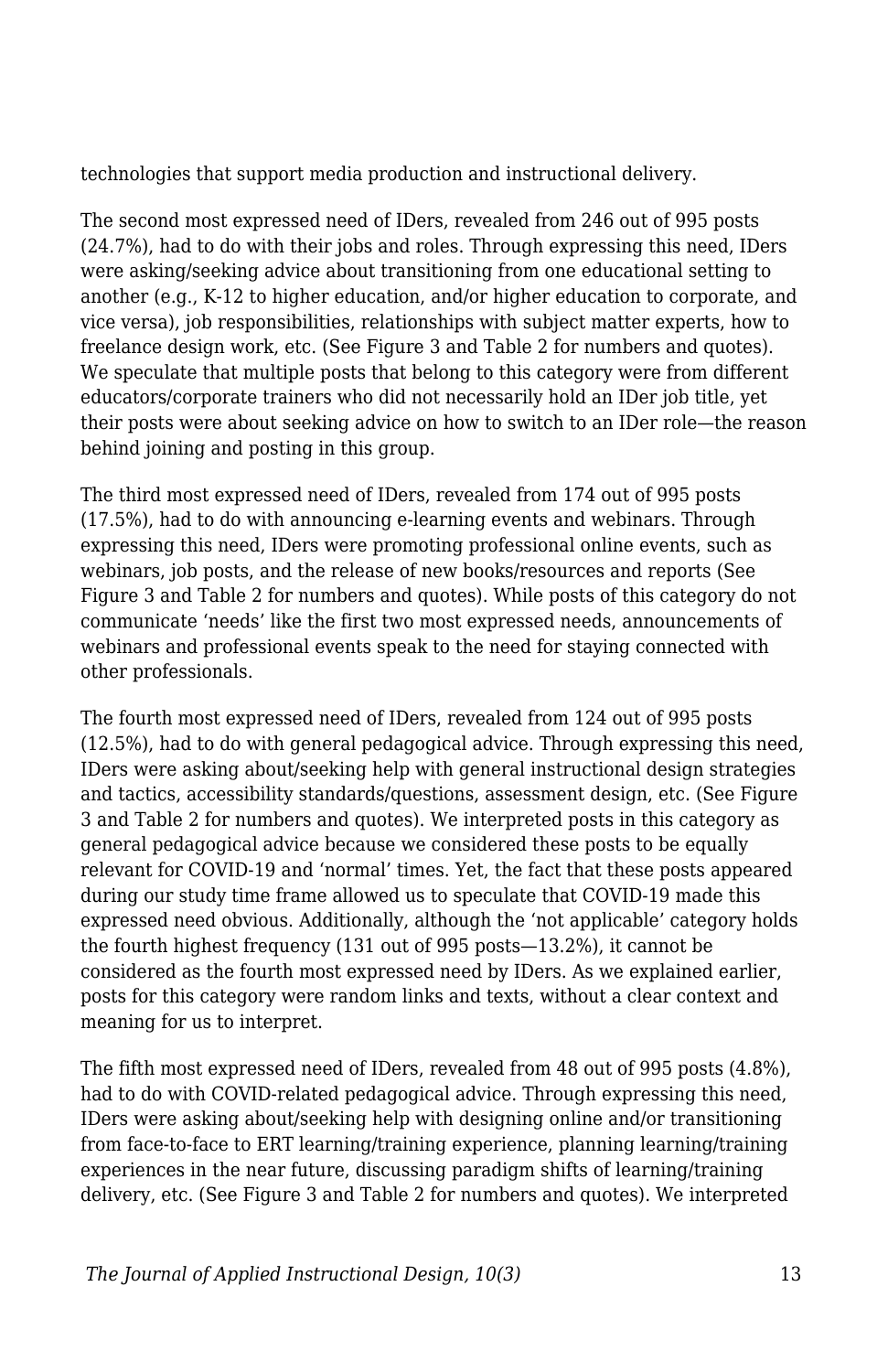posts in this category as COVID-specific pedagogical advice because the posts specifically mentioned (or implicitly reference) COVID-19. Thus, these posts are applicable to COVID-19 only.

Figure 3

Facebook Posts Frequency Distribution



Bar graph showing Facebook post frequency

Out of total 995 posts, we identified 128 posts (12.9%) as COVID-19-related based on key terms used in the posts, such as "COVID-19 crisis," "COVID-19," "COVID," and "remote learning." Additionally, we identified 376 posts (37.8%) as maybe COVID-19 related, based on the remote learning context of the posts and our interpretative act of such posts. We also identified 131 posts out of 995 posts (13.2%) as not applicable— which matches the above category of not applicable and 360 posts (36.2%) as not COVID-related (See Figure 4).

Figure 4

Facebook COVID-related Posts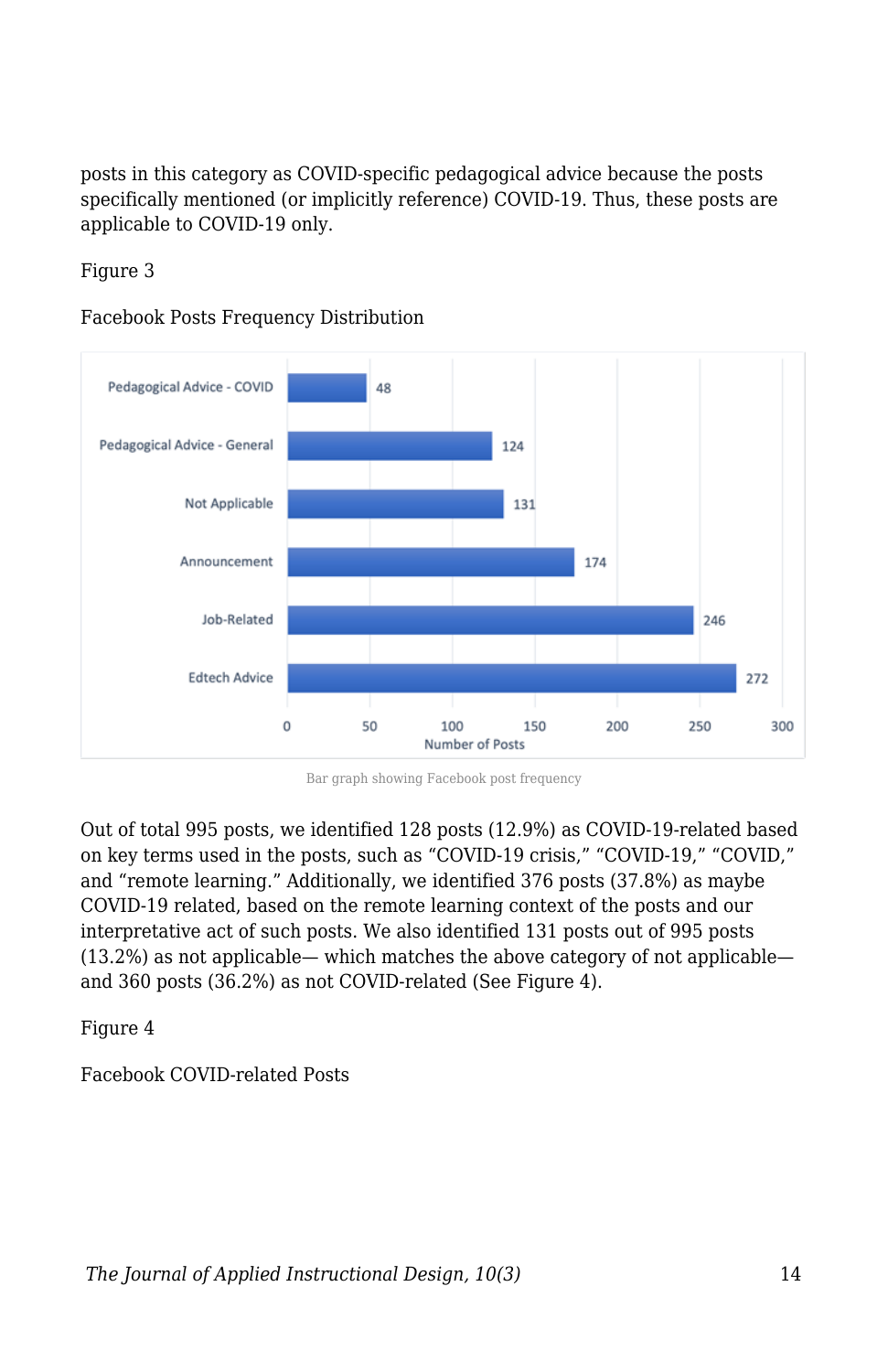

Bar graph showing Facebook posts related to COVID-19

#### Table 2

#### Expressed Needs of IDers During the COVID-19 Crisis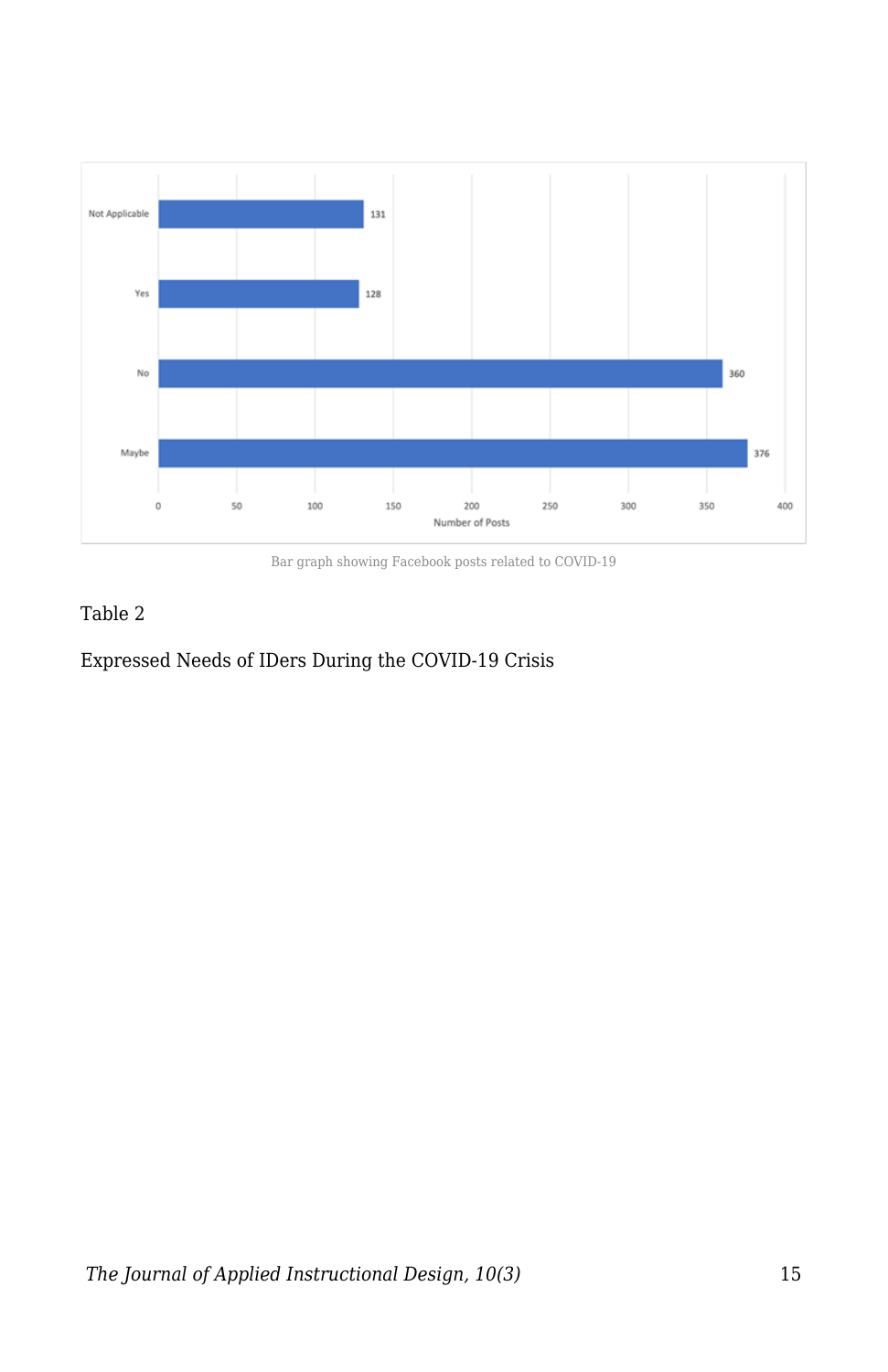| <b>Emerging Topics</b>                                                                                                            | Codes                            | Freq. | %     | <b>Example of Posts</b>                                                                                                                                                                                                                                                                                                                                                                                                                                                                                                                                                                                                                                                                                                                                                                                                                   |
|-----------------------------------------------------------------------------------------------------------------------------------|----------------------------------|-------|-------|-------------------------------------------------------------------------------------------------------------------------------------------------------------------------------------------------------------------------------------------------------------------------------------------------------------------------------------------------------------------------------------------------------------------------------------------------------------------------------------------------------------------------------------------------------------------------------------------------------------------------------------------------------------------------------------------------------------------------------------------------------------------------------------------------------------------------------------------|
| 1 Seeking<br>educational<br>technology advice<br>(e.g., asking for<br>recommendations<br>for a learning<br>management<br>systems) | EdTech<br>Advice                 | 272   |       | 27.3% "A question for those who are<br>uploading SCORM files to your LMS.<br>When you upload your courses, do you<br>choose to embed your course or show<br>as pop-up? When you embed, learners<br>don't see the course in full screen but<br>when you show as pop-up, the course<br>opens another window. Also not ideal<br>user experience. Wanted to hear how<br>everyone handles this and your<br>reasons. Thanks!" "Captivate 2019<br>users, I recorded a video demo with<br>webcam and I want to remove the<br>webcam from the demo. Can I do that<br>without re-recording? If so, how?<br>Thank you!"                                                                                                                                                                                                                              |
| 2 Seeking input<br>related to<br>Instructional<br>Designer role (e.g.,<br>transition from<br>K-12 teaching to<br>corporate ID)    | Job-Related                      | 246   |       | 24.7% "After working as instructional designer in<br>a corporate setting, I am starting my own<br>ID business with women solopreneurs.<br>Having never worked in the private sector,<br>I have no idea how contractors price<br>themselves for solopreneurs. Any<br>suggestions or points in the right direction<br>would be greatly appreciated. Thanks!"<br>"Today, I'm reviewing a technical<br>PowerPoint put together by a SME, which<br>contains pronouns like "it" used in multiple<br>instances. Since I'm not as familiar with<br>the subject matter, I'm seeing multiple<br>interpretations for the pronouns in some<br>cases. Usually I can re-word and figure put<br>from context clues, but this adds extra<br>time and frustration. Has anyone else<br>experienced this? How have you helped<br>your SMEs break this habit? |
| 3 Announcing e-<br>learning events and<br>webinars                                                                                | Announcement 174                 |       | 17.5% | "Check out the email notice from<br>TechSmith (Camtasia and SnagIt). They<br>are offering their products for educators<br>and businesses impacted by closures and<br>working remotely. I received this notice<br>earlier today and thought it might be<br>helpful." Hello everyone! Check out this<br>opportunity to attend a FREE webinar<br>about creating, producing, and promoting<br>a podcast. We are LDT Grad Students at<br>CU Denver.'                                                                                                                                                                                                                                                                                                                                                                                           |
| 4 Seeking general<br>pedagogical advice<br>(e.g., techniques<br>on-boarding new<br>employees online)                              | Pedagogical<br>Advice<br>General | 124   |       | 12.5% "Accessibility question: Working on<br>elearning for a client in Storyline and they<br>typically reference laws and court cases a<br>fair amount. In the past, they've been<br>understanding about accessibility<br>concerns. The current lesson has a lot of<br>symbols (section symbols, parenthesis,<br>etc), which have meaning for them, but<br>which will trip up a screen reader. Any<br>advice?" "Without a doubt, micro-learning<br>is no longer a buzz in eLearning. It's<br>becoming more and more in use as it's one<br>of the most effective learning strategies to<br>develop training with high profits. So have<br>you used More micro-learning videos on<br>your eLearning to drive employee<br>engagement?                                                                                                        |
| 5 Seeking COVID-<br>related<br>pedagogical advice COVID<br>(e.g., asking for<br>help related to<br>remote work and<br>COVID-19)   | Pedagogical<br>Advice -          | 48    | 4.8%  | "Greetings! We've set up a space for<br>colleagues who may need some help with<br>instructional design tips moving their face<br>to face courses to online mode, to discuss<br>challenges related to the COVID-19 virus,<br>and we More'd like to invite IDs to join in<br>the conversation. We are just getting<br>things ramped up. We also have some<br>upcoming presentations being scheduled<br>on the outbreak and all topics related to<br>distance ed and online learning, so please<br>sign up on our mailing list and visit our<br>site. Thank you." "In your opinion, what<br>are the 3 most important themes in<br>conducting training and development for<br>faculty - both in person and online?'                                                                                                                           |
| Not applicable<br>(e.g., links to<br>resources and<br>articles)                                                                   | N/A                              | 131   |       | 13.2% "https://aimsdigital.com/storyline-training/"                                                                                                                                                                                                                                                                                                                                                                                                                                                                                                                                                                                                                                                                                                                                                                                       |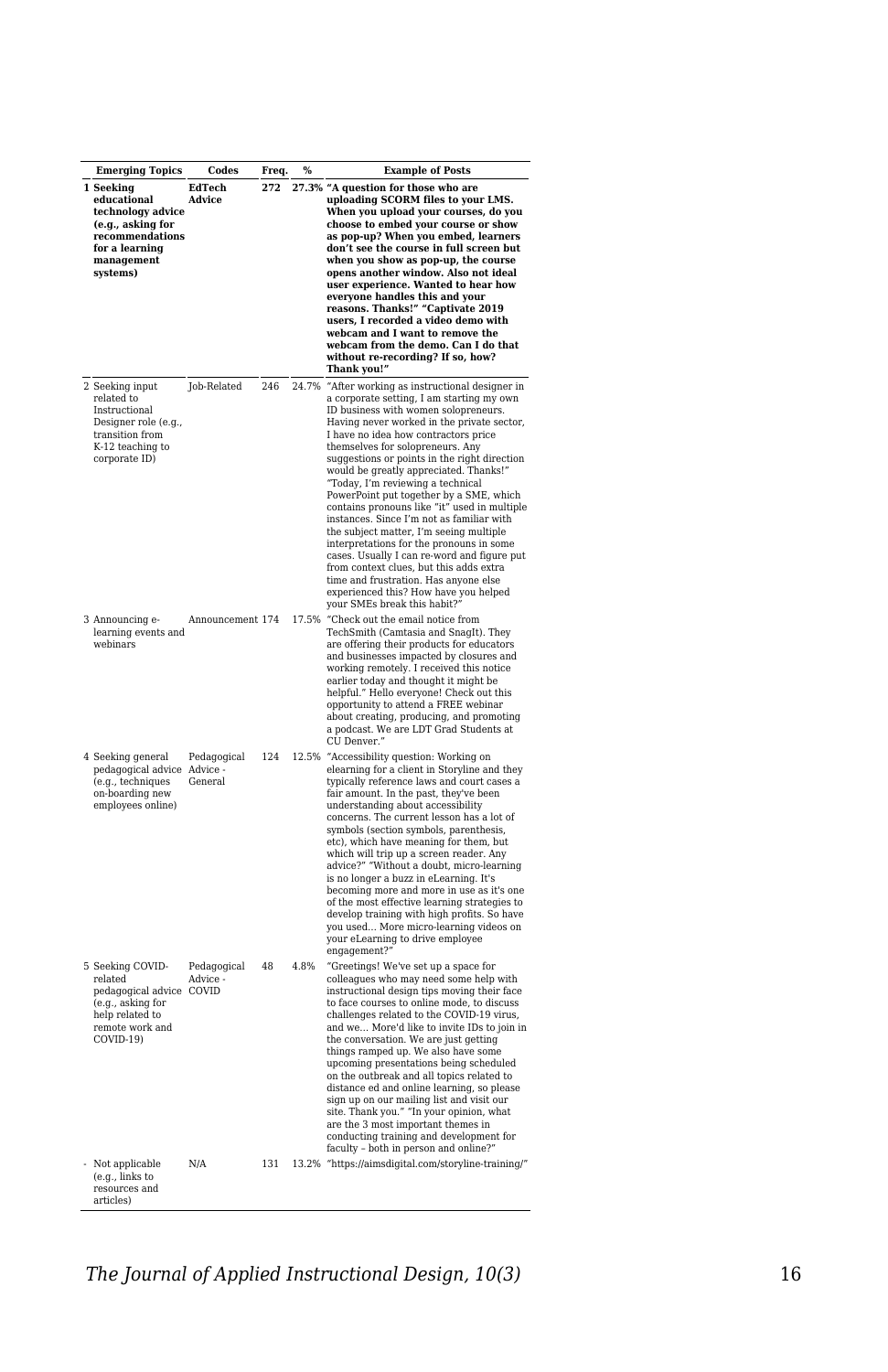### **Ways an Informal Learning Environment Facilitated Peer-to-Peer Support**

The Facebook group we investigated in this study functions as an informal learning environment for IDers. When closely examining the categories of expressed needs (i.e., educational technology, job-related, announcement, general, and COVID-19-related pedagogy), we found that this informal learning environment facilitated peer-to-peer support through asking questions, seeking advice and help, and sharing other resources with each other. Additionally, IDers in this group responded to posts/each other when their peers sought support/advice/help. As an illustrative example, the following request for advice was posted on March 12th, 2020 by an IDer of this group (Figure 5).

Figure 5

Example of a Post Where an Instructional Designer is Requesting Advice on a Specific Design Situation



Picture of a sample post

This request for advice— on how to develop webinars to train teachers how to teach remotely— is specific and includes specific hashtags to ensure visibility and attraction. It reflects a sense of "*I need advice/inspiration on a specific design situation that I'm grappling with*." The request for help received 44 comments. Such comments ranged from offering specific tips, strategies, and techniques/tools (e.g., Powtoon and Videoscribe, Zoom, use of school LMS), to requests for further details about the context of the training before one can offer help/advice. This last comment resulted in a broader exchange of ideas, information, and advice among IDers — one comment resulted in an additional seven nested comments that almost deviated from the original post. Each IDer was speaking from their own experience, sharing their precedent design knowledge, and offering advice through speculation and different degrees of confidence. Peer-to-peer support between IDers was facilitated by this informal learning through such an exchange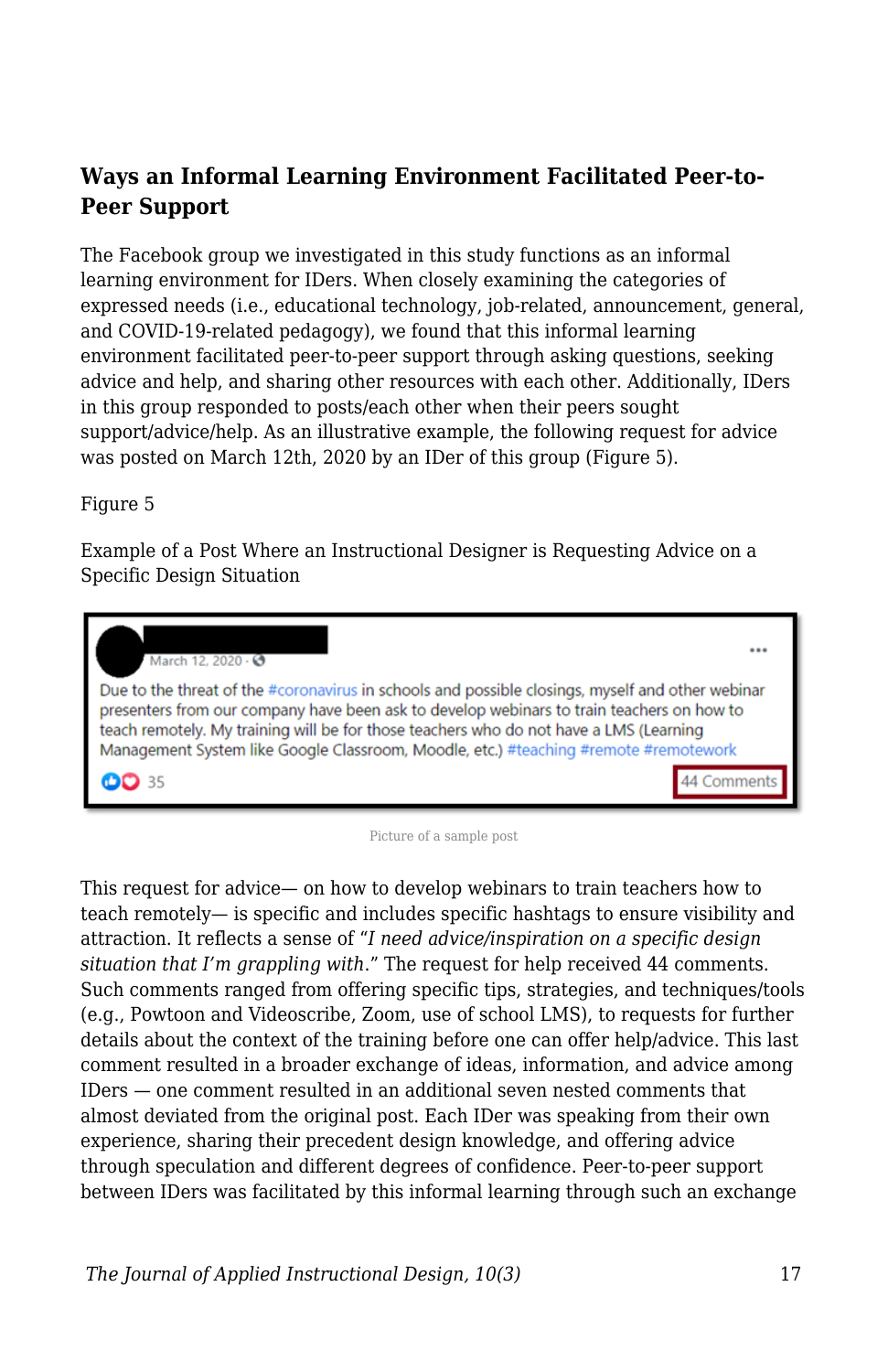of ideas and advice that were prompted by questions/requests for support.

## **Discussion**

The COVID-19 crisis brought about unprecedented changes to professional and personal lives within a matter of several weeks. Particularly, social distancing and attendance restrictions due to COVID-19 made an online format the only viable option to continue pursuing one's educational and professional development goals. In such situations, it was important to act fast and leverage the existing resources. One such resource was an informal type of learning in online environments, such as the Instructional Designer Facebook group, where it was possible to seek professional advice and share resources.

### **Expressed Needs Related to Educational Technology**

Findings of the study revealed that the most frequently expressed need related to educational technologies (27.3% of 995 posts). We found it surprising that expressed needs regarding educational technology prevailed over expressed needs related to pedagogy (general and COVID-19 related, 17.3 % of 995 posts). It is a surprising finding for us, as we expected that more inquiries would be related to how to wisely integrate a tool and instructional strategies suitable for online learning environments (Baldwin, 2019). We expected more of such inquiries because successful technology integration goes beyond technical skills and acquisition of the newest technologies (Blackburn, 2017). We speculate that posts related to educational technologies were the highest considering the urgent nature of the situation when a quick solution needed to be offered and put in place. We believe, in such an urgent situation, there was no time to think through all pedagogical implications (e.g., alignment with learning outcomes, accessibility, and evaluating technology resources). Thus, it seemed that the key goal was to put learning materials online so that learners could access them. Therefore, IDers chose and relied on those tools that other IDers recommended, such as Articulate Storyline for building online modules. Therefore, the urgent nature of the COVID-19 crisis primarily caused technological challenges for IDers. It is one more reason why it was called ERT, not online learning, because online learning implies thorough planning based on pedagogically sound decisions regarding the use of education technologies for a given learning context. Additionally, research has shown (Lachheb & Boling, 2018; Nelson & Stolterman, 2014) that tools themselves do not guarantee good design, thus, merely using them is not conducive to meaningful learning experiences. Rather, it is how designers use their tools while considering their target audience and context.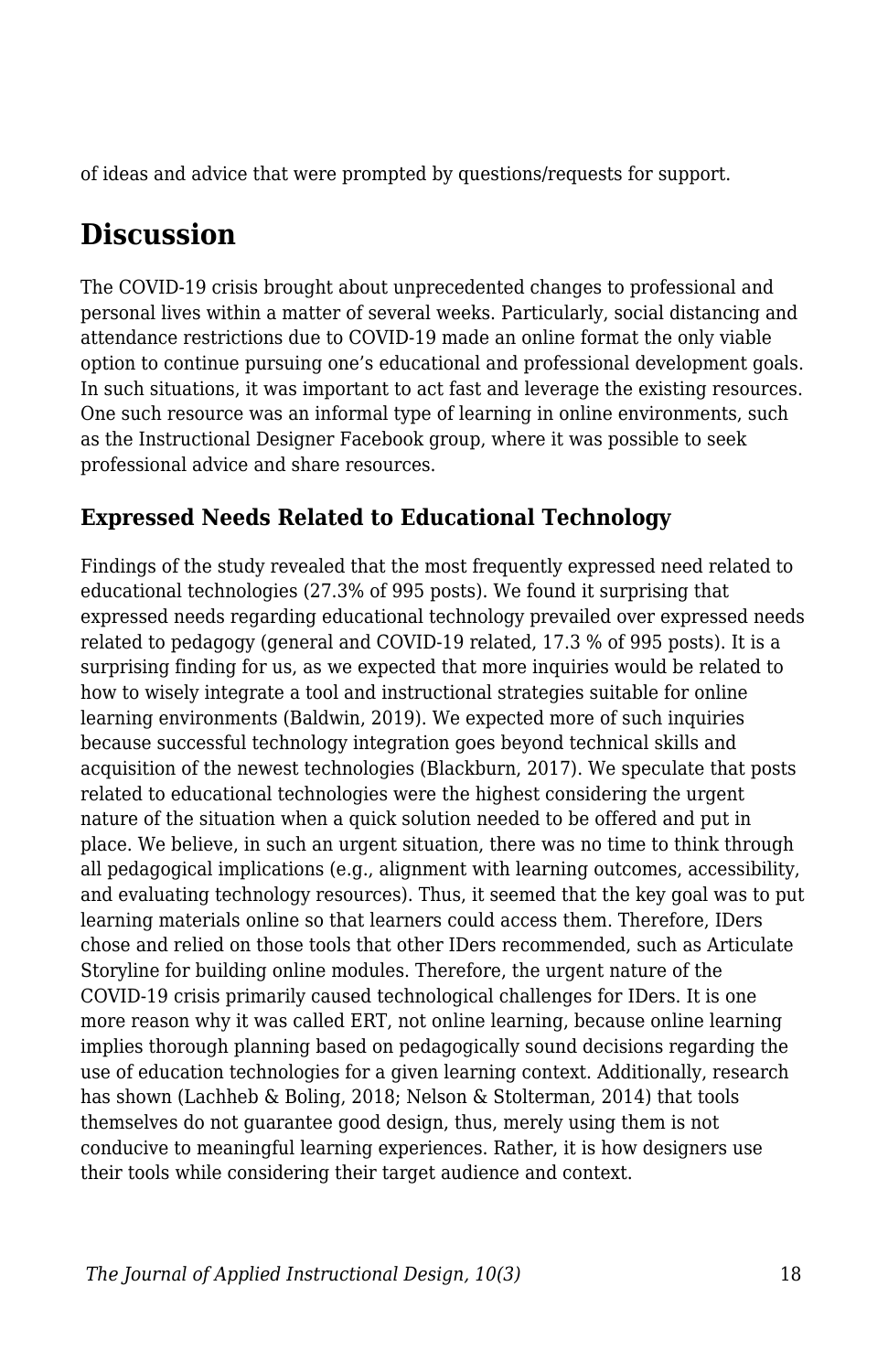### **Job Related Expressed Needs**

The second most frequently expressed need was related to IDers' role, functions, and job postings (24.7 % of 995 posts). This could demonstrate the increased interest in the discipline of instructional design due to the changes caused by COVID-19, such as an ERT and a subsequent increase in online courses and professional development programs. It could also signify the shift in one's perception about the IDers' role in maintaining learning experiences due to COVID-19. That is, the COVID-19 crisis stressed the importance of IDers' jobs in providing and supporting learning experiences.

### **Informal Learning for Professional Development**

Further, it is worth noting that IDers seemed to be comfortable sharing their concerns, seeking advice, and discussing their job in this informal learning setting. This is specifically evident based on the number of posts related to their jobs (e.g., seeking advice, job postings, professional development announcements, such as webinars, and resources they shared with each other). The variety of topics that IDers shared in these informal settings speaks to their willingness to learn from other professionals and trust in other professionals' expertise. This is how IDers build and learn in their Community of Practice. This specifically resonates with Yanchar and Hawkley's (2015) study, findings of which emphasized IDers' willingness to effectively engage in informal learning. This finding also echoes the literature regarding Virtual or Online Communities of Practice (VCoP). That is, such communities are becoming more prevalent and serve as mediums to develop, create, and share knowledge (Ardichvili, 2008; Chiu et al. 2006). The Facebook group chosen for this study is one of such mediums in which IDers can post their inquiries related to their practice, such as challenges and seeking advice from other professionals. This emphasizes the crucial role of informal learning for IDers and the need for such environments in which practitioners can enrich their knowledge through sharing expertise and experience with each other.

## **Implications**

The findings of this study foreground implications for instructional design practice, education, and research. Findings of this study highlight the need for instructional design practice to constantly offer opportunities for informal learning, professional development, and networking among IDers. Like any other design profession, the instructional design profession will continue to flourish with solid professional networks and communities in which designers continue to learn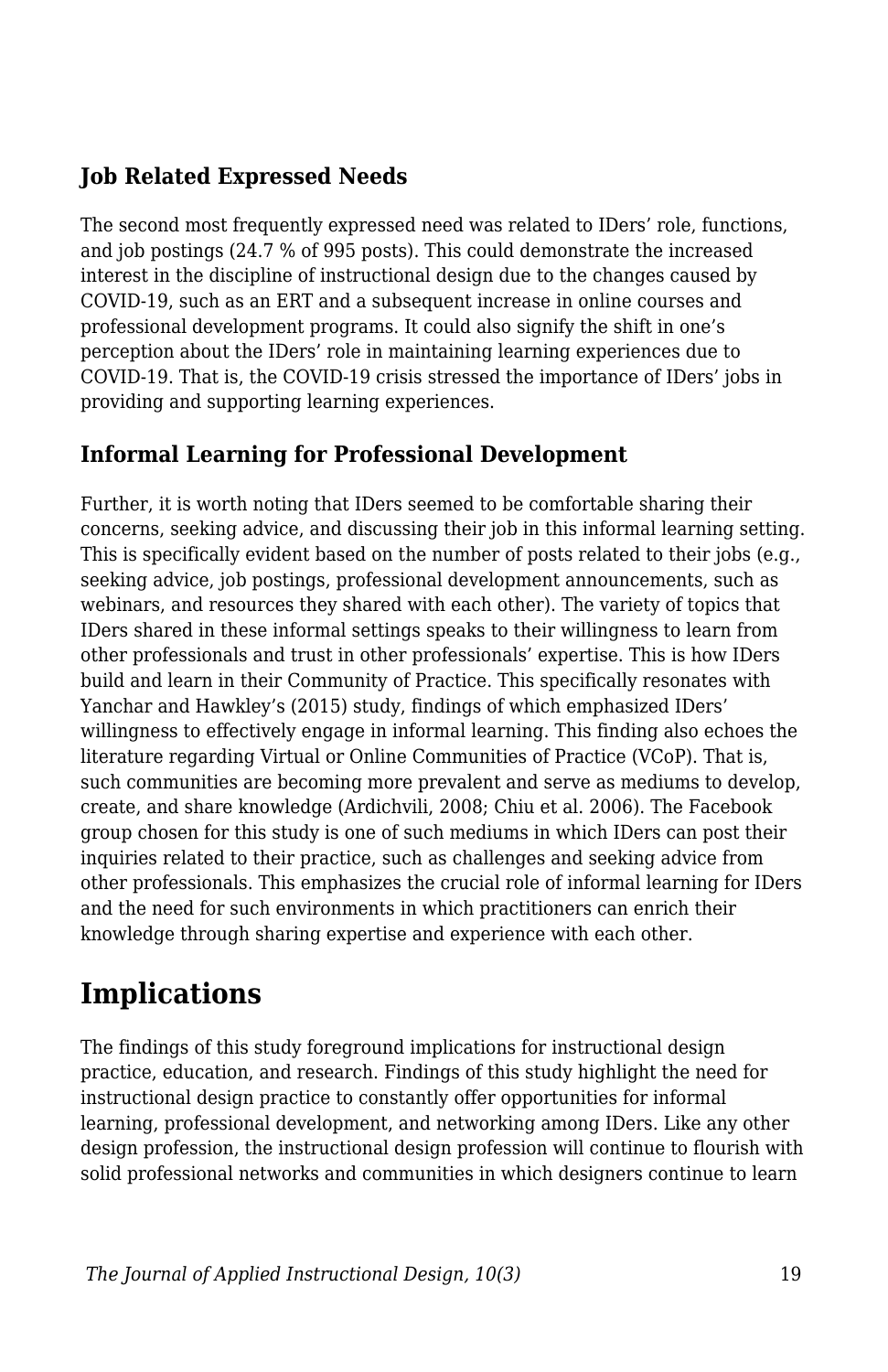and improve. In IDers' preparation, two major ideas could be brought to instructional design students' attention early on: Learning about instructional design never stops, and knowledge from peers/other professionals is as valuable as other sources of knowledge. The answers to the most pressing issues/questions and challenges could be found outside of ID textbooks and within other professional designers' judgments and repertoire of experiences. Future research on instructional design could further explore emerging needs, challenges, and opportunities for IDers and emphasize the importance of tacit knowledge that IDers have in order to solve unique problems at their diverse workplaces.

## **Conclusion**

In this study, we sought to understand what needs IDers expressed and reported in an informal learning environment during the COVID-19 crisis and in what way an informal learning environment facilitated peer-to-peer support for IDers. The findings of this study highlighted diverse expressed needs, ranging from educational technology needs to COVID-19 specific and general pedagogical needs. Peer-to-peer support between instructional designers was facilitated in an informal learning environment— a large Facebook group for instructional designers—through an exchange of ideas and advice that were prompted by questions/requests for support. The study begins to document the needs of instructional designers during the COVID-19 crisis in IDT literature. The online environment we studied seems to provide numerous options for informal learning activities for instructional designers.

## **References**

- Abramenka-Lachheb, V., Lachheb, A., de Siqueira, A. C., & Huber, L. (2021a). Instructional designers as "first responders" helping faculty teach in the coronavirus crisis. *Journal of Teaching and Learning with Technology, 10*(1), 294-305. 10.14434/jotlt.v9i2.31368
- Abramenka-Lachheb V., Lachheb A., & Ozogul G. (2021b). Teaching Design to Public Health Majors: A Design Case of an Undergraduate Interdisciplinary Course. In Hokanson B., Exter M., Grincewicz A., Schmidt M., Tawfik A.A. (Eds.) *Intersections Across Disciplines. Educational Communications and Technology: Issues and Innovations*. (pp. 265-279). Springer. [https://edtechbooks.org/-CVyJ](https://doi.org/10.1007/978-3-030-53875-0_21)

About Us CrowdTangle. (n.d.). *CrowdTangle*. Retrieved May 31, 2021, from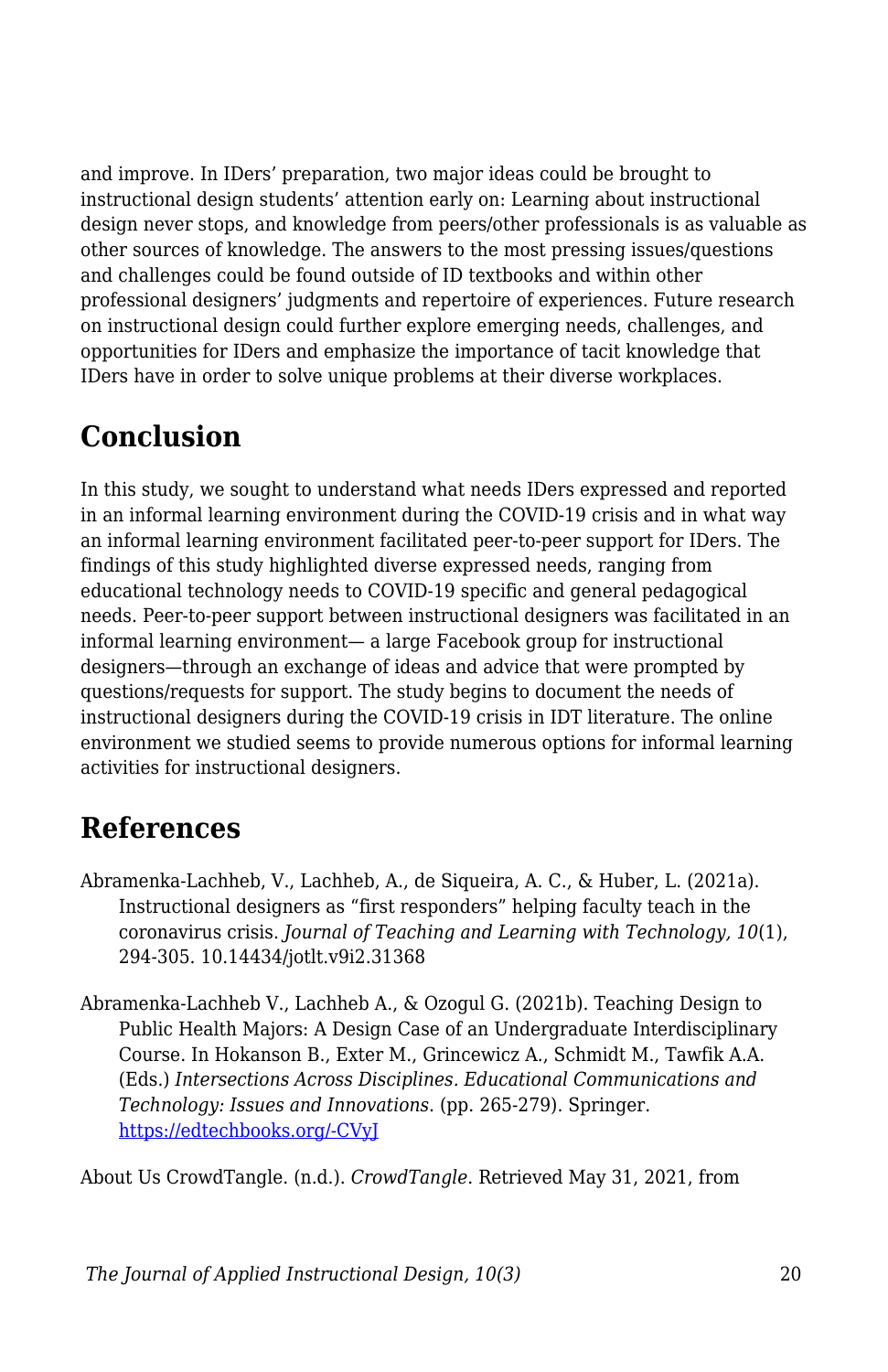[https://edtechbooks.org/-CIrz](https://help.crowdtangle.com/en/articles/4201940-about-us)

- Aljuwaiber, A. (2016). Communities of practice as an initiative for knowledge sharing in business organisations: A literature review. *Journal of Knowledge Management, 20*(4)*,* 731-748. [https://edtechbooks.org/-BUCd](https://doi.org/10.1108/JKM-12-2015-0494)
- Ardichvili, A. (2008). Learning and knowledge sharing in virtual communities of practice: Motivators, barriers, and enablers. *Advances in Developing Human Resources, 10*(4), 541-554. [https://edtechbooks.org/-Lky](https://doi.org/10.1177/1523422308319536)
- Baldwin, S. J. (2019). Assimilation in online course design. *American Journal of Distance Education, 33*(3), 195-211[.https://edtechbooks.org/-JzQ](https://doi.org/10.1080/08923647.2019.1610304)
- Berg, S. A., & Chyung, S. Y. (2008). Factors that influence informal learning in the workplace. *Journal of Workplace Learning*, *20*(4), 229-244. [https://edtechbooks.org/-DoSI](https://doi.org/10.1108/13665620810871097)
- Blackburn, G. (2017). A university's strategic adoption process of an PBL-aligned eLearning environment: An exploratory case study. *Educational Technology Research and Development, 65*(1), 147-176[.https://edtechbooks.org/-iCL](https://doi-org.proxyiub.uits.iu.edu/10.1007/s11423-016-94)
- Bonk, C. J. (2020). Pandemic ponderings, 30 years to today: synchronous signals, saviors, or survivors?. *Distance Education*, *41*(4), 589-599. [https://edtechbooks.org/-meVE](https://doi.org/10.1080/01587919.2020.1821610)
- Brown, J. S., Collins, A., & Duguid, P. (1989). Situated cognition and the culture of learning. *Educational Researcher*, *18*(1), 32-42. [https://edtechbooks.org/-UTPk](https://doi.org/10.3102%2F0013189X018001032)
- Bull, G., Thompson, A., & Searson, M. (2008). Connecting informal and formal learning: experiences in the age of participatory media. *Contemporary Issues in Technology and Teacher Education*. *8*(2), 100-107.
- Cain, J., & Policastri, A. (2011). Using Facebook as an informal learning environment. *American Journal of Pharmaceutical Education*, *75*(10), 1-8. [https://edtechbooks.org/-rbKy](https://doi.org/10.5688/ajpe7510207)
- Cerasoli, C., Alliger, G., Donsbach, J., Mathieu, J., Tannenbaum, S., & Orvis, K. (2017). Antecedents and outcomes of informal learning behaviors: A metaanalysis. *Journal Of Business and Psychology*, *33*(2), 203-230. [https://edtechbooks.org/-ozb](https://doi.org/10.1007/s10869-017-9492-y)
- Chiu, C., Hsu, M., & Wang, E. (2006). Understanding knowledge sharing in virtual communities: An integration of social capital and social cognitive theories.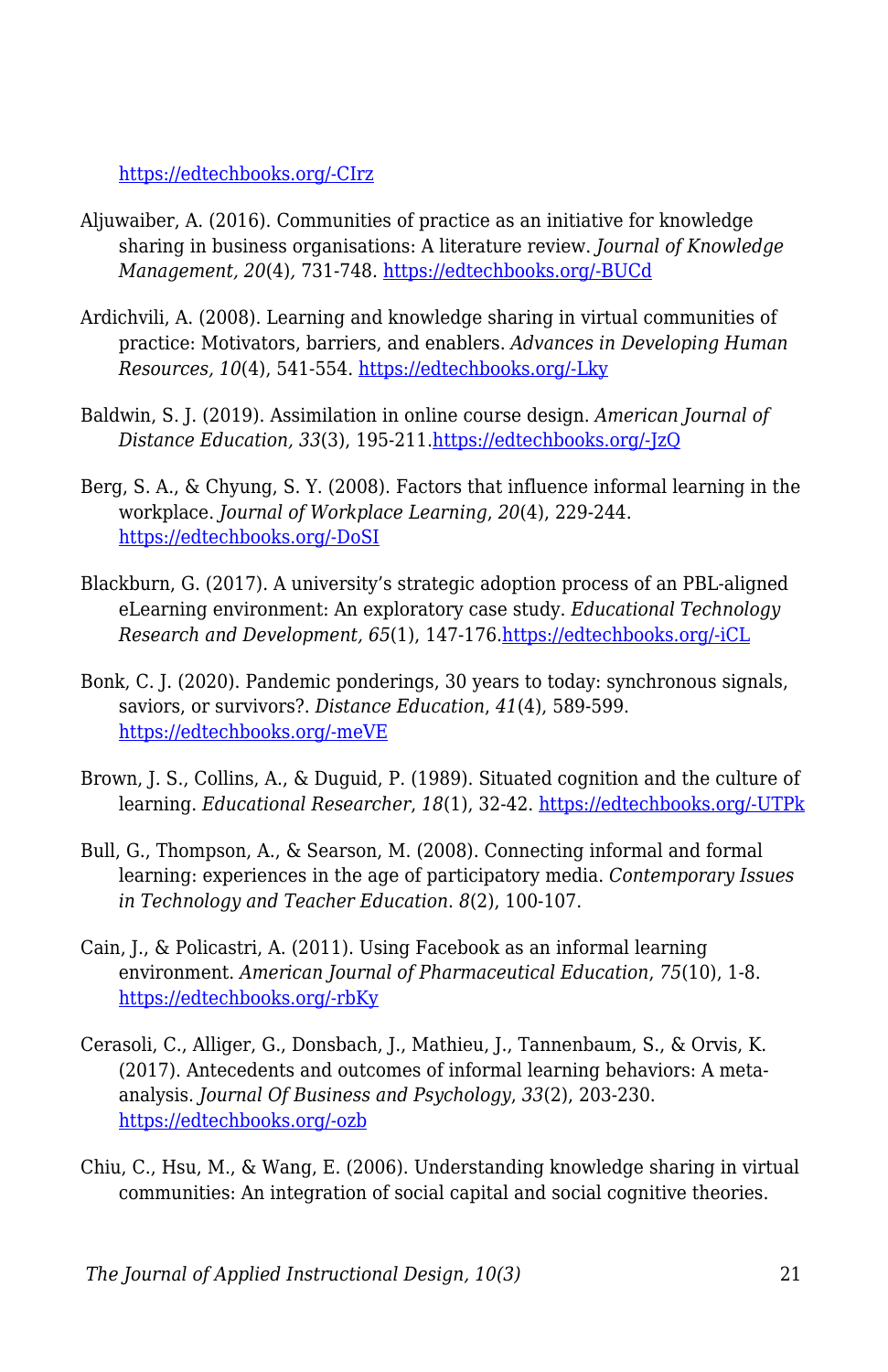*Decision Support Systems, 42*(3), 1872-1888. [https://edtechbooks.org/-MWyb](https://doi.org/10.1016/j.dss.2006.04.001)

- Choi, W., & Jacobs, R. L. (2011). Influences of formal learning, personal learning orientation, and supportive learning environment on informal learning. *Human Resource Development Quarterly, 22*(3), 239-257. [https://edtechbooks.org/-QTFe](https://doi.org/10.1002/hrdq.20078)
- Cross, J. (2007). *Informal Learning: Rediscovering the Natural Pathways that Inspire Innovation and Performance*. Pfeiffer.
- Eickhoff, M., & Wieneke, R. (2018, January). Understanding topic models in context: a mixed-methods approach to the meaningful analysis of large document collections. In *Proceedings of the 51st Hawaii International Conference on System Sciences.* [https://edtechbooks.org/-sEbd](http://hdl.handle.net/10125/50000)
- Ertmer, P. A., & Newby, T. J. (1993). Behaviorism, cognitivism, constructivism: Comparing critical features from an instructional design perspective. *Performance improvement quarterly*, *6*(4), 50-72. [https://edtechbooks.org/-YpGV](https://doi.org/10.1111/j.1937-8327.1993.tb00605.x)
- Greene, J. C. (2007). *Mixed methods in social inquiry*. Jossey-Bass.
- Hesse-Biber, S. (2010). Qualitative approaches to mixed methods practice. *Qualitative Inquiry, 16*(6), 455-468. [https://edtechbooks.org/-oCm](https://doi.org/10.1177%2F1077800410364611)
- Hodges C.B., Moore S.L., Lockee B.B., Aaron Bond M., Jewett A. (2021) An Instructional Design Process for Emergency Remote Teaching. In Burgos D., Tlili A., Tabacco A. (Eds.) *Radical Solutions for Education in a Crisis Context*. (pp. 37-51). Springer. [https://edtechbooks.org/-KcZe](https://doi.org/10.1007/978-981-15-7869-4_3)
- Hodges, C., Moore, S., Lockee, B., Trust, T., & Bond, A. (2020). The difference between emergency remote teaching and online learning. *Educause review*, *27*, 1-12. [https://edtechbooks.org/-sZA](https://er.educause.edu/articles/2020/3/the-difference-between-emergency-remote-teaching-and-online-learning)
- Instructional Designer (n.d.). *Facebook*. Retrieved May 31, 2021, from [https://edtechbooks.org/-VVb](https://www.facebook.com/groups/idesigner)
- Kim, J. (2018, June 6). A Traditional Ph.D. Does Not an Instructional Designer Make. *Inside Higher Ed Digital Learning Blog*. [https://edtechbooks.org/-KyfE](https://www.insidehighered.com/digital-learning/blogs/technology-and-learning/traditional-phd-does-not-instructional-designer-make)
- Lachheb, A. & Boling, E. (2021). The role of design judgment and reflection in instructional design. In McDonald, J.K., & West, R.E. (Eds.), *Design for learning: Principles, processes, and praxis*. EdTech Books.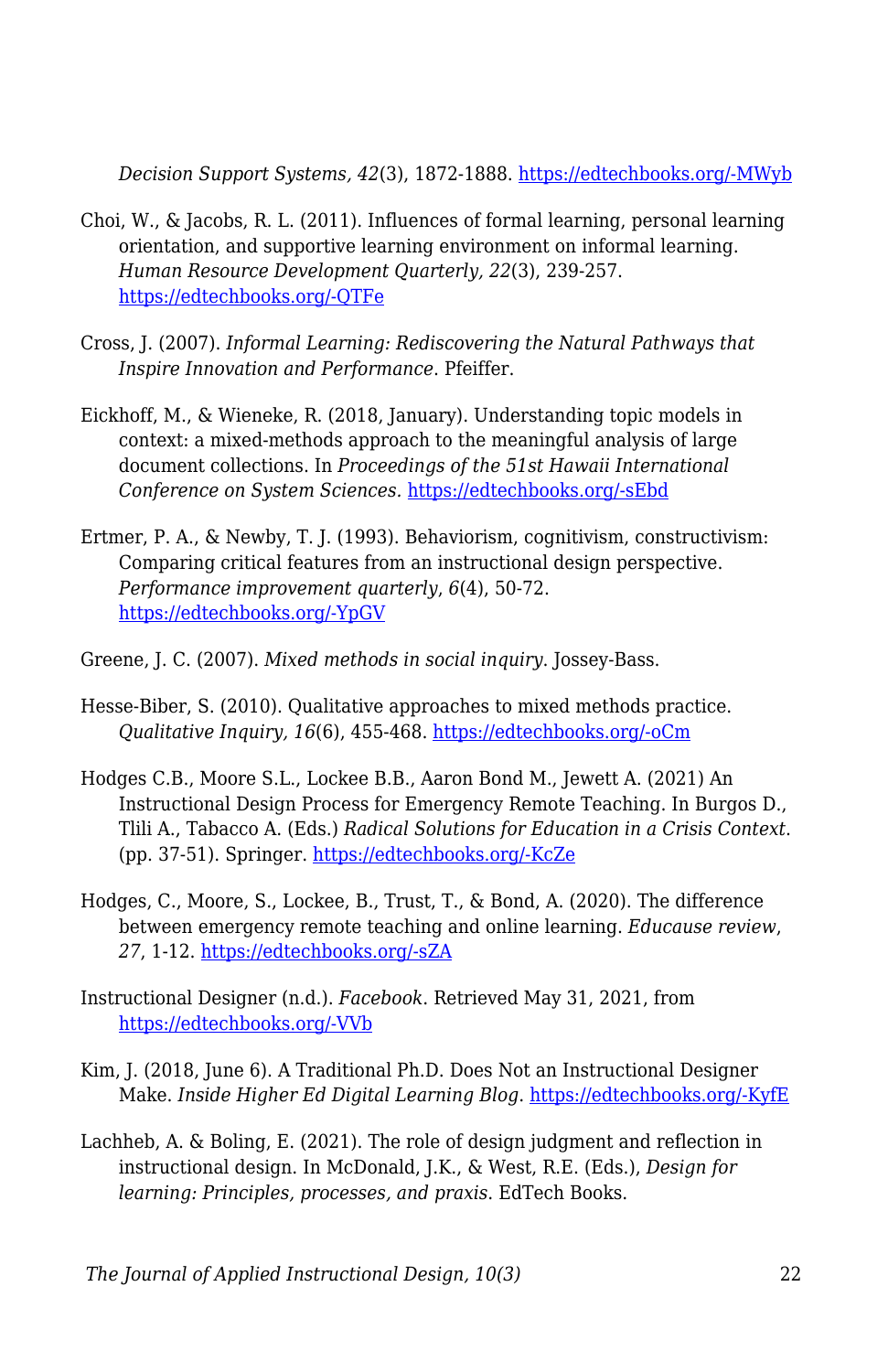[https://edtechbooks.org/-zPFg](https://edtechbooks.org/id/design_judgment)

- Lachheb, A., & Boling, E. (2018). Design tools in practice: instructional designers report which tools they use and why. *Journal of Computing in Higher Education*, *30*(1), 34-54. [https://edtechbooks.org/-HDB](https://doi.org/10.1007/s12528-017-9165-x)
- Lave, J., & Wenger, E. (1991). *Situated learning: Legitimate peripheral participation*. Cambridge University Press.
- Manuti, A., Pastore, S., Scardigno, A. F., Giancaspro, M. L., & Morciano, D. (2015). Formal and informal learning in the workplace: A research review. *International Journal of Training and Development*, *19*(1), 1-17. [https://edtechbooks.org/-RCIw](https://doi.org/10.1111/ijtd.12044)
- Marsick, V. J., & Watkins, K. E. (2015). Informal learning in learning organizations. In R. F. Poell, S.R. Tonette, & G. L. Roth. The *Routledge companion to human resource development*. (pp. 236-248). Routledge.
- Moore, A. L., & Klein, J. D. (2015). Live and learn: Informal learning among future professionals. *Performance Improvement, 54*(9), 19-26. [https://edtechbooks.org/-wgM](https://doi.org/10.1002/pfi.21530)
- Nelson, H. G., & Stolterman, E. (2014). *The design way: Intentional change in an unpredictable world*. MIT press.
- Noe, R. A., Tews, M. J., & Marand, A. D. (2013). Individual differences and informal learning in the workplace. *Journal of Vocational Behavior*, *83*(3), 327-335[.https://edtechbooks.org/-xIrd](https://doi.org/10.1016/j.jvb.2013.06.009)
- Ritzhaupt, A. D., & Kumar, S. (2015). Knowledge and skills needed by instructional designers in higher education. *Performance Improvement Quarterly, 28*(3), 51–69. [https://edtechbooks.org/-Kww](https://doi.org/10.1002/piq.21196)
- Rowland, G. (1992). What do instructional designers actually do? An initial investigation of expert practice. *Performance Improvement Quarterly, 5*(2), 65–86. [https://edtechbooks.org/-rwvV](https://doi.org/10.1111/j.1937-8327.1992.tb00546.x).
- Rowland, G., Fixl, A., & Yung, K. (1992). Educating the reflective designer. *Educational Technology*, *32*(12), 36-44. [https://edtechbooks.org/-snb](https://www.jstor.org/stable/44425566)
- Schwier, R. A., & Wilson, J. R. (2010). Unconventional roles and activities identified by instructional designers. *Contemporary Educational Technology*, *1*(2), 134-147. [https://edtechbooks.org/-ASo](https://doi.org/10.30935/cedtech/5970)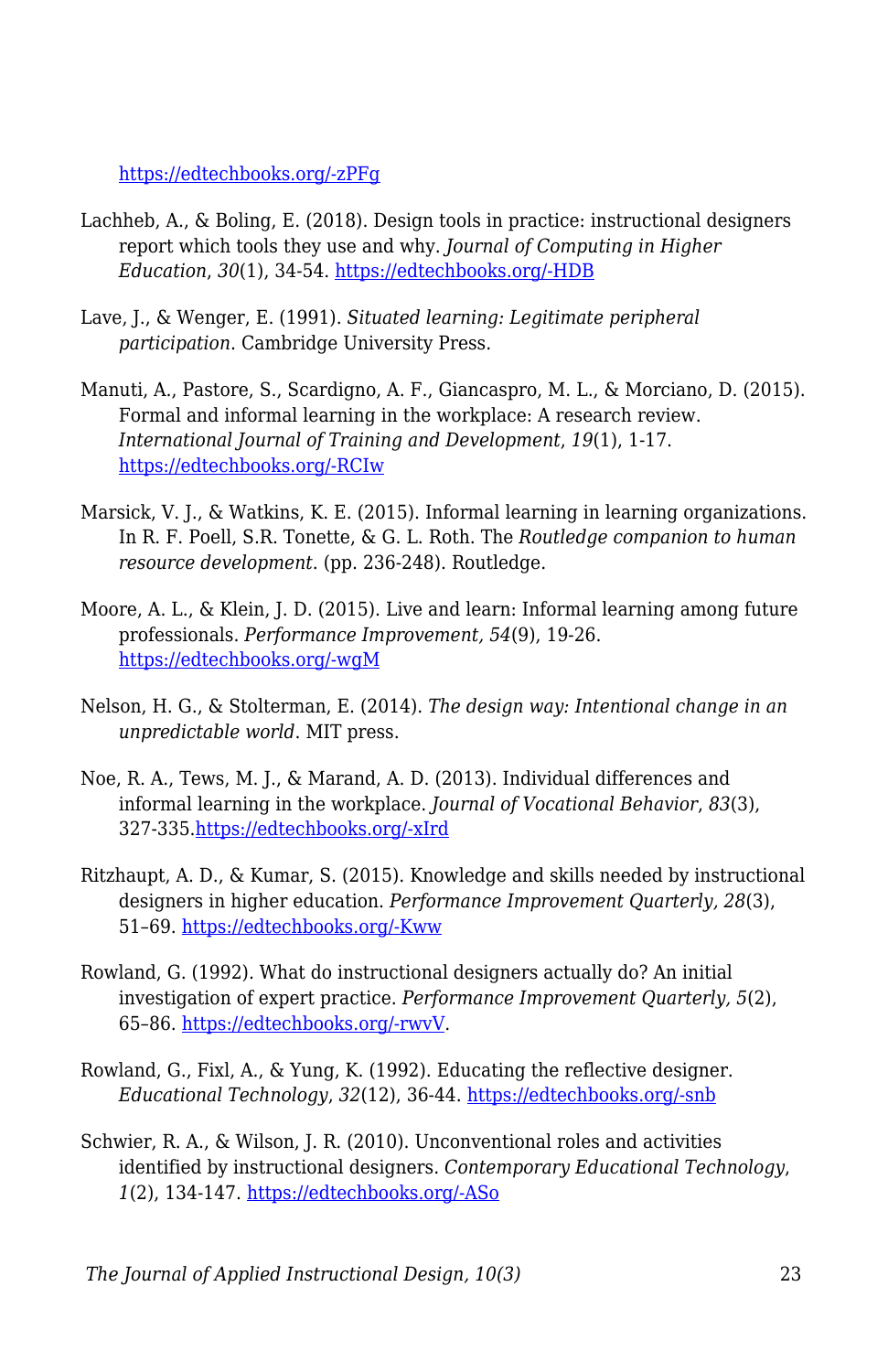- Schwier, R. A., Campbell, K., & Kenny, R. (2004). Instructional designers' observations about identity, communities of practice and change agency. *Australasian Journal of Educational Technology, 20*(1). 69-100. [https://edtechbooks.org/-dZG](https://doi.org/10.14742/ajet.1368)
- *Sklearn.feature\_extraction.text.TfidfVectorizer*. (n.d.). Sckit-Learn: Machine Learning in Python. [https://edtechbooks.org/-YdDp](https://scikit-learn.org/stable/modules/generated/sklearn.feature_extraction.text.TfidfVectorizer.html)
- Stefaniak, J., Reese, R. M., & McDonald, J. K. (2020). Design considerations for bridging the gap between instructional design pedagogy and practice. *The Journal of Applied Instructional Design*, *9*(3). [https://edtechbooks.org/-VxP](https://dx.doi.org/10.51869/93jsrmrjkmd)
- Sugar, W. A., & Luterbach, K. J. (2016). Using critical incidents of instructional design and multimedia production activities to investigate instructional designers' current practices and roles. *Educational Technology Research and Development*, *64*(2), 285-312. [https://edtechbooks.org/-YBbE](https://doi.org/10.1007/s11423-015-9414-5)
- Sugar, W., & Moore, R. L. (2015). Documenting current instructional design practices: Towards a typology of instructional designer activities, roles, and collaboration. *The Journal of Applied Instructional Design, 5*(1). [https://edtechbooks.org/-hDfn](https://digitalcommons.odu.edu/stemps_fac_pubs/104/)
- Tracey M.W., Boling E. (2014) Preparing Instructional Designers: Traditional and Emerging Perspectives. In Spector J., Merrill M., Elen J., Bishop M. (Eds*.) Handbook of Research on Educational Communications and Technology*. Springer. [https://edtechbooks.org/-TeV](https://doi.org/10.1007/978-1-4614-3185-5_52)
- Wenger, E. (2011). Communities of practice: A brief introduction. [https://edtechbooks.org/-SJuz](http://hdl.handle.net/1794/11736)
- World Health Organization. (2020). WHO Director-General's opening remarks at the media briefing on COVID-19-11 March 2020. [https://edtechbooks.org/-eCt](https://www.who.int/director-general/speeches/detail/who-director-general-s-opening-remarks-at-the-media-briefing-on-covid-19---11-march-2020)
- Yanchar, S. C., & Hawkley, M. N. (2015). Instructional design and professional informal learning: Practices, tensions, and ironies. *Journal of Educational Technology & Society*, *18*(4), 424-434. [https://edtechbooks.org/-mJCz](https://www.jstor.org/stable/jeductechsoci.18.4.424)
- Yanchar, S. C., & Hawkley, M. (2014). "There's got to be a better way to do this": A qualitative investigation of informal learning among instructional designers. *Educational Technology Research and Development, 62*(3), 271-291. [https://edtechbooks.org/-tKYQ](https://doi.org/10.1007/s11423-014-9336-7)

Yanchar, S. C., South, J. B., Williams, D. D., Allen, S., & Wilson, B. G. (2010).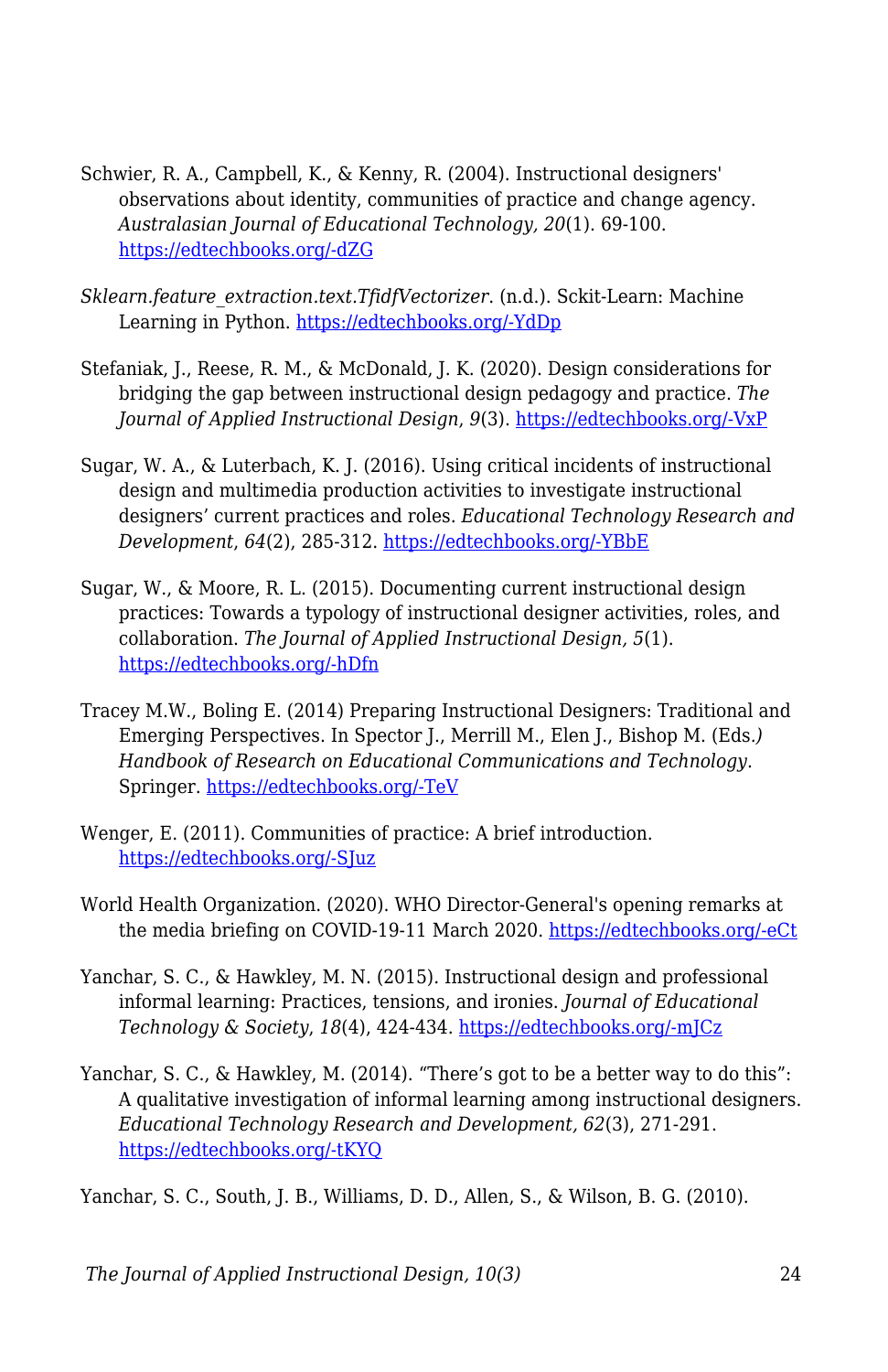Struggling with theory? A qualitative investigation of conceptual tool use in instructional design. *Educational Technology Research and Development, 58*(1), 39-60. [https://edtechbooks.org/-ApYi](https://doi.org/10.1007/s11423-009-9129-6)